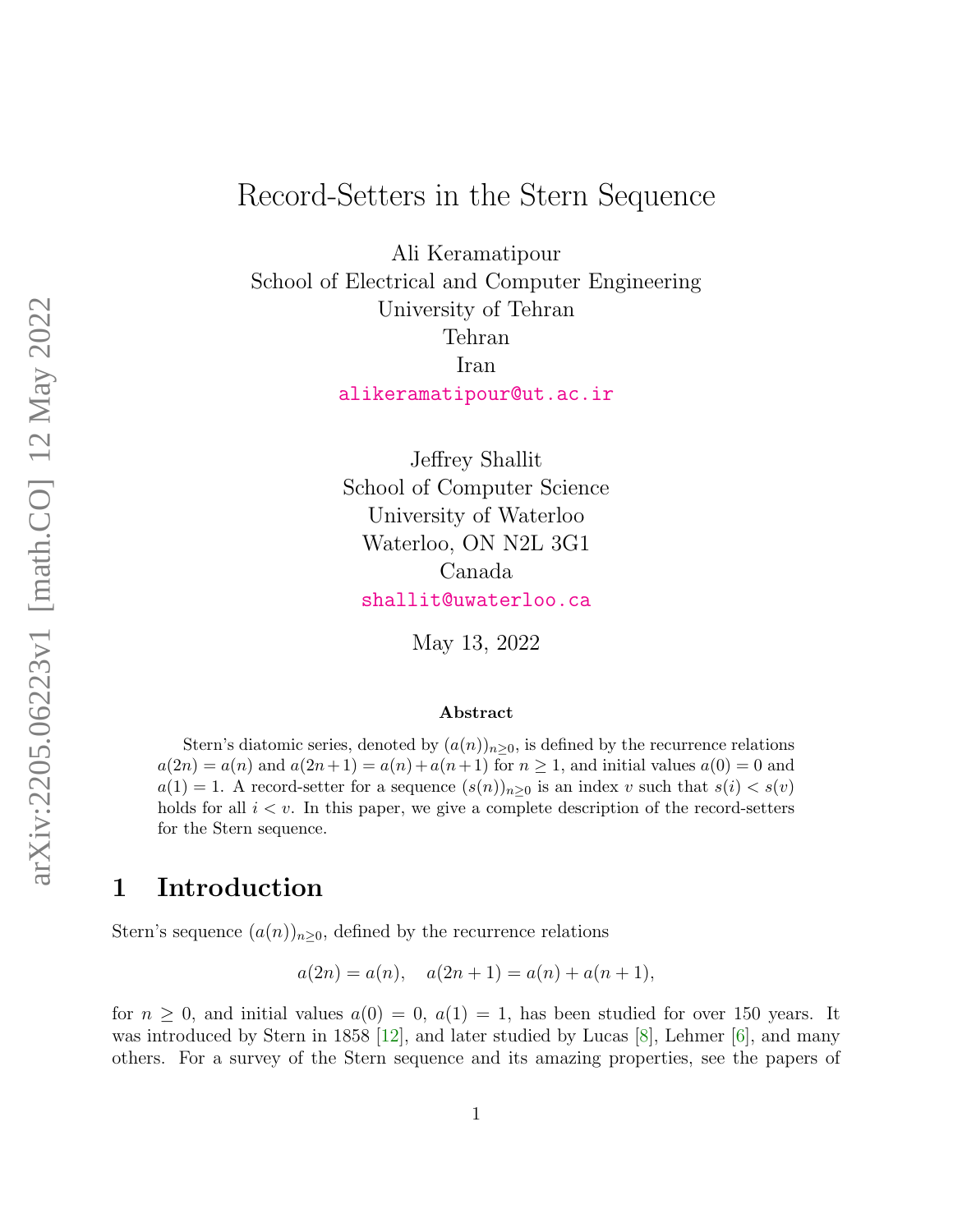<span id="page-1-0"></span>Urbiha [\[13\]](#page-24-3) and Northshield [\[9\]](#page-24-4). It is an example of a 2-regular sequence [\[1,](#page-23-0) Example 7]. The first few values of this sequence are given in Table [1;](#page-1-0) it is sequence [A002487](https://oeis.org/A002487) in the On-Line Encyclopedia of Integer Sequences (OEIS)[\[11\]](#page-24-5).

| n   0 1 2 3 4 5 6 7 8 9 10 11 12 13 14 15 |  |  |  |  |  |  |  |  |
|-------------------------------------------|--|--|--|--|--|--|--|--|
| $a(n)$ 0 1 1 2 1 3 2 3 1 4 3 5 2 5 3 4    |  |  |  |  |  |  |  |  |

Table 1: First few values of the Stern sequence.

The sequence  $a(n)$  rises and falls in a rather complicated way; see Figure [1.](#page-1-1) For this

<span id="page-1-1"></span>

Figure 1: Stern's sequence and its running maximum for  $0 \le n \le 1200$ .

reason, several authors have been interested in understanding the local maxima of  $(a(n))_{n>0}$ . This is easiest to determine when one restricts one's attention to numbers with i bits; that is, to the interval  $[2^{i-1}, 2^i)$ . Lucas [\[8\]](#page-24-1) observed without proof that  $\max_{2^{i-1} \le n < 2^i} a(n) = F_{i+1}$ , where  $F_n$  is the nth Fibonacci number, defined as usual by  $F_0 = 0$ ,  $F_1 = 1$ , and  $F_n =$  $F_{n-1} + F_{n-2}$  for  $n \geq 2$ , and proofs were later supplied by Lehmer [\[6\]](#page-24-2) and Lind [\[7\]](#page-24-6). The second- and third-largest values in the same interval,  $[2^{i-1}, 2^i)$ , were determined by Lansing [\[5\]](#page-23-1), and more general results for these intervals were obtained by Paulin [\[10\]](#page-24-7).

On the other hand, Coons and Tyler [\[3\]](#page-23-2) showed that

$$
\limsup_{n \to \infty} \frac{a(n)}{n^{\log_2 \varphi}} = \frac{\varphi^{\log_2 3}}{\sqrt{5}},
$$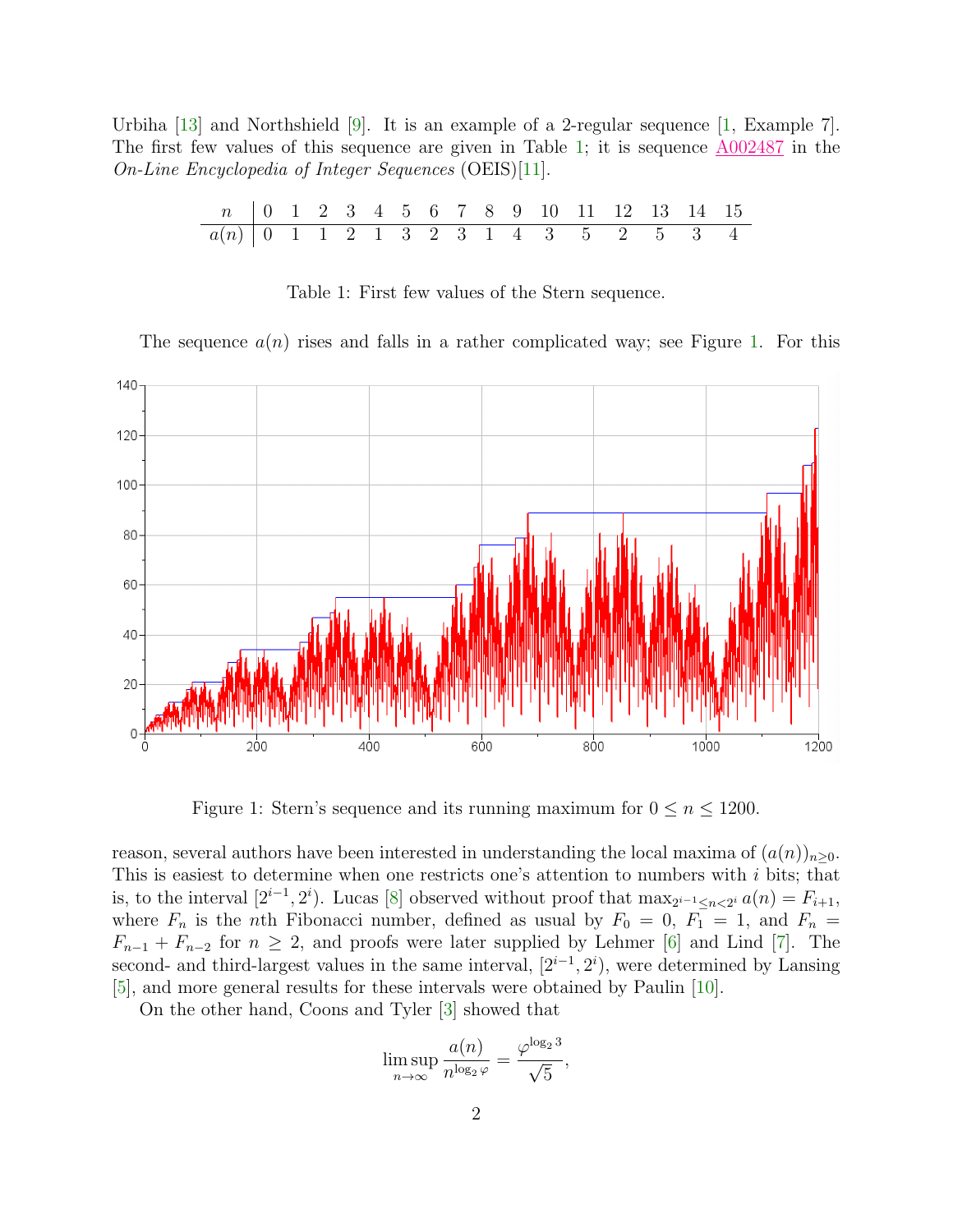where  $\varphi = (1+\sqrt{5})/2$  is the golden ratio. This gives the maximum order of growth of Stern's sequence. Later, Defant [\[4\]](#page-23-3) generalized their result to the analogue of Stern's sequence in all integer bases  $b > 2$ .

In this paper, we are concerned with the positions of the "running maxima" or "recordsetters" of the Stern sequence overall, not restricted to subintervals of the form  $[2^{i-1}, 2^i)$ . These are the indices v such that  $a(j) < a(v)$  for all  $j < v$ . The first few record-setters and their values are given in Table [2.](#page-2-0)

<span id="page-2-0"></span>

| $i$   0 1 2 3 4 5 6 7 8 9 10 11 12 13 14 15 16 17                                                 |  |  |  |  |  |  |  |  |  |
|---------------------------------------------------------------------------------------------------|--|--|--|--|--|--|--|--|--|
| $v_i$   0 1 3 5 9 11 19 21 35 37 43 69 73 75 83 85 139 147                                        |  |  |  |  |  |  |  |  |  |
| $a(v_i)$   0   1   2   3   4   5   5   7   8   8   9   11   13   14   15   18   19   21   23   26 |  |  |  |  |  |  |  |  |  |

Table 2: First few record-setters for the Stern sequence.

The sequence of record-setters  $(v_i)_{i\geq 1}$  is sequence  $\underline{\text{A212288}}$  $\underline{\text{A212288}}$  $\underline{\text{A212288}}$  in the OEIS, and the sequence  $(a(v_i))_{i\geq 1}$  is sequence  $\underline{A212289}$  $\underline{A212289}$  $\underline{A212289}$  in the OEIS. In this paper, we provide a complete description of the record-setters for the Stern sequence.

To state the theorem, we need to use a standard notation for repetitions of strings: for a string x, the expression  $x^i$  means  $\overline{xx \cdots x}$ . Thus, there is a possibility for confusion between i ordinary powers of integers and powers of strings, but hopefully the context will make our meaning clear.

<span id="page-2-1"></span>**Theorem 1.1.** The k-bit record-setters, for  $k < 12$ , are given in Table [3.](#page-3-0)

For  $k \geq 12$ , the k-bit record-setters of the Stern sequence, listed in increasing order, have the following representation in base 2:

• k even,  $k = 2n$ :

$$
\begin{cases}\n100 (10)^a 0 (10)^{n-3-a} 11, & \text{for } 0 \le a \le n-3; \\
(10)^b 0 (10)^{n-b-1} 1, & \text{for } 1 \le b \le \lfloor n/2 \rfloor; \\
(10)^{n-1} 11.\n\end{cases}
$$

• k odd,  $k = 2n + 1$ :

$$
\begin{cases}\n1000 (10)^{n-2} 1; \n100100 (10)^{n-4} 011; \n100 (10)^{b} 0 (10)^{n-2-b} 1, & \text{for } 1 \le b \le \lceil n/2 \rceil - 1; \n(10)^{a+1} 0 (10)^{n-2-a} 11, & \text{for } 0 \le a \le n-2; \n(10)^{n} 1.\n\end{cases}
$$

In particular, for  $k \geq 12$ , the number of k-bit record-setters is  $\lfloor 3k/4 \rfloor - (-1)^k$ .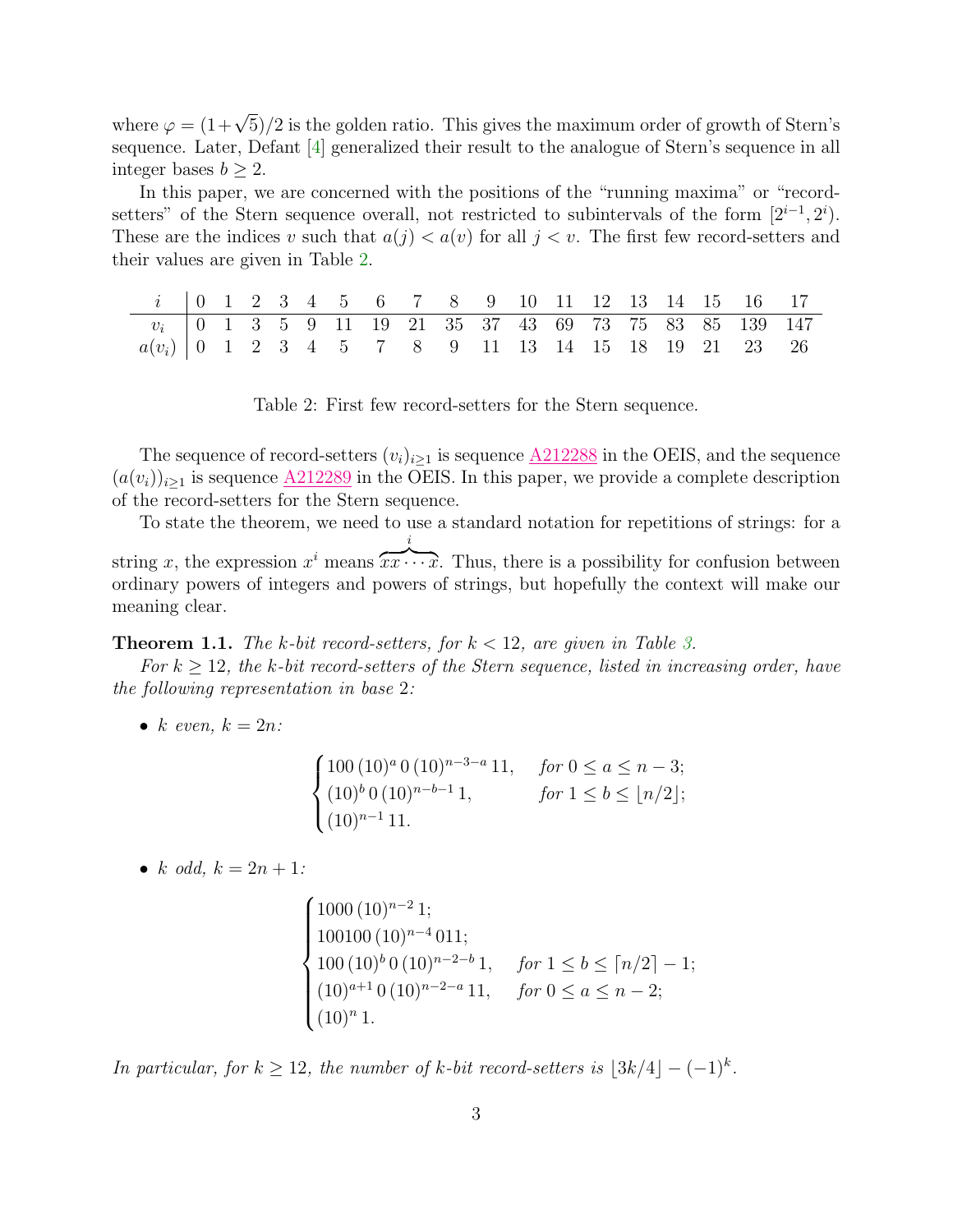In this paper, we prove the correctness of the classification above by ruling out many cases and then trying to find the set of record-setters.

Our approach is to interpret numbers as binary strings. In Section [2,](#page-4-0) we will introduce and provide some basic lemmas regarding this approach.

To find the set of record-setters, we exclude many candidates and prove they do not belong to the set of record-setters in Section [3.](#page-7-0)

In Section [4,](#page-11-0) we rule out more candidates by using some calculations based on Fibonacci numbers.

<span id="page-3-0"></span>Finally, in Sections [5](#page-19-0) and [6,](#page-20-0) we finish the classification of record-setters and prove Theorem [1.1.](#page-2-1)

| $\boldsymbol{k}$ | record-setters | numerical      |
|------------------|----------------|----------------|
|                  | with $k$ bits  | values         |
| $\mathbf{1}$     | 1              | $\overline{1}$ |
| $\overline{2}$   | 11             | 3              |
| 3                | 101            | $\overline{5}$ |
| $\overline{4}$   | 1001           | 9              |
|                  | 1011           | 11             |
| $\overline{5}$   | 10011          | 19             |
|                  | 10101          | 21             |
| 6                | 100011         | 35             |
|                  | 100101         | 37             |
|                  | 101011         | 43             |
| 7                | 1000101        | 69             |
|                  | 1001001        | 73             |
|                  | 1001011        | 75             |
|                  | 1010011        | 83             |
|                  | 1010101        | 85             |
| 8                | 10001011       | 139            |
|                  | 10010011       | 147            |
|                  | 10010101       | 149            |
|                  | 10100101       | 165            |
|                  | 10101011       | 171            |
| 9                | 100010101      | 277            |
|                  | 100100101      | 293            |
|                  | 100101011      | 299            |
|                  | 101001011      | 331            |
|                  | 101010011      | 339            |
|                  | 101010101      | 341            |
| 10               | 1000101011     | 555            |
|                  | 1001001011     | 587            |
|                  | 1001010011     | 595            |
|                  | 1001010101     | 597            |
|                  | 1010010101     | 661            |
|                  | 1010101011     | 683            |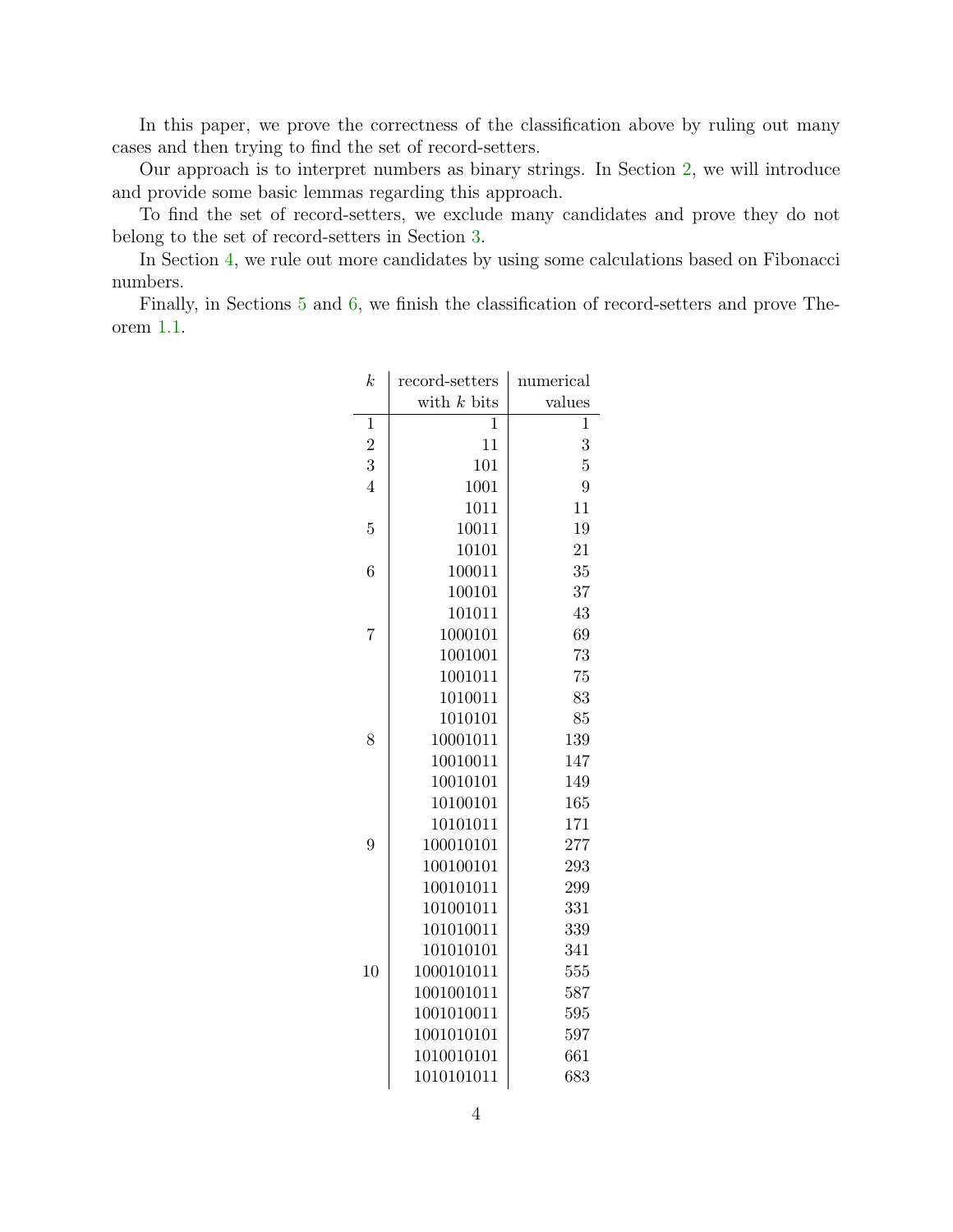| 11 | 10001010101 | 1109 |
|----|-------------|------|
|    | 10010010101 | 1173 |
|    | 10010100101 | 1189 |
|    | 10010101011 | 1195 |
|    | 10100101011 | 1323 |
|    | 10101001011 | 1355 |
|    | 10101010011 | 1363 |
|    | 10101010101 | 1365 |

Table 3: k-bit record-setters for  $k < 12$ .

#### <span id="page-4-0"></span>2 Basics

We start off by defining a new sequence  $(s(n))_{n>0}$ , which is the Stern sequence shifted by one:  $s(n) = a(n+1)$  for  $n \geq 0$ . Henceforth we will be mainly concerned with s instead of a. Let R be the set of record-setters for the sequence  $(s(n))_{n\geq 0}$ , so that  $R = \{v_i - 1 : i \geq 1\}$ .

A hyperbinary representation of a positive integer n is a summation of powers of 2, using each power at most twice. The following theorem of Carlitz [\[2\]](#page-23-4) provides another way of interpreting the quantity  $s(n)$ :

<span id="page-4-1"></span>**Theorem 2.1.** The number of hyperbinary representations of n is  $s(n)$ .

We now define some notation. We frequently represent integers as strings of digits. If  $x =$  $e_{t-1}e_{t-2}\cdots e_1e_0$  is a string of digits 0, 1, or 2, then  $[x]_2$  denotes the integer  $n = \sum_{0 \le i \le t} e_i 2^i$ . For example,

 $43 = [101011]_2 = [012211]_2 = [020211]_2 = [021011]_2 = [100211]_2.$ 

By "breaking the power  $2^{i}$ " or the  $(i + 1)$ -th bit from the right-hand side, we mean writing  $2^i$  as two copies of  $2^{i-1}$ . For example, breaking the power  $2^1$  into  $2^0 + 2^0$  can be thought of as rewriting the string 10 as 02.

Now we state two helpful but straightforward lemmas:

<span id="page-4-2"></span>**Lemma 2.2.** Let string x be the binary representation of  $n \geq 0$ , that is  $(x)_2 = n$ . All proper hyperbinary representations of n can be reached from x, only by breaking powers  $2^i$ , for  $0 < i < |x|$ .

*Proof.* To prove this, consider a hyperbinary representation string  $y = c_{t-1}c_{t-2} \cdots c_1c_0$  of n. We show that y can be reached from x using the following algorithm: Let i be the position of y's leftmost 2. In each round, change bits  $c_i := c_i - 2$  and  $c_{i+1} := c_{i+1} + 1$ . By applying this algorithm, i increases until the number of 2s decrease, while the value  $[y]_2$  remains the same. Since i cannot exceed  $t-1$ , eventually y would have no 2s. Therefore, string y becomes x. By reversing these steps, we can reach the initial value of y from x, only by "breaking" bits.  $\Box$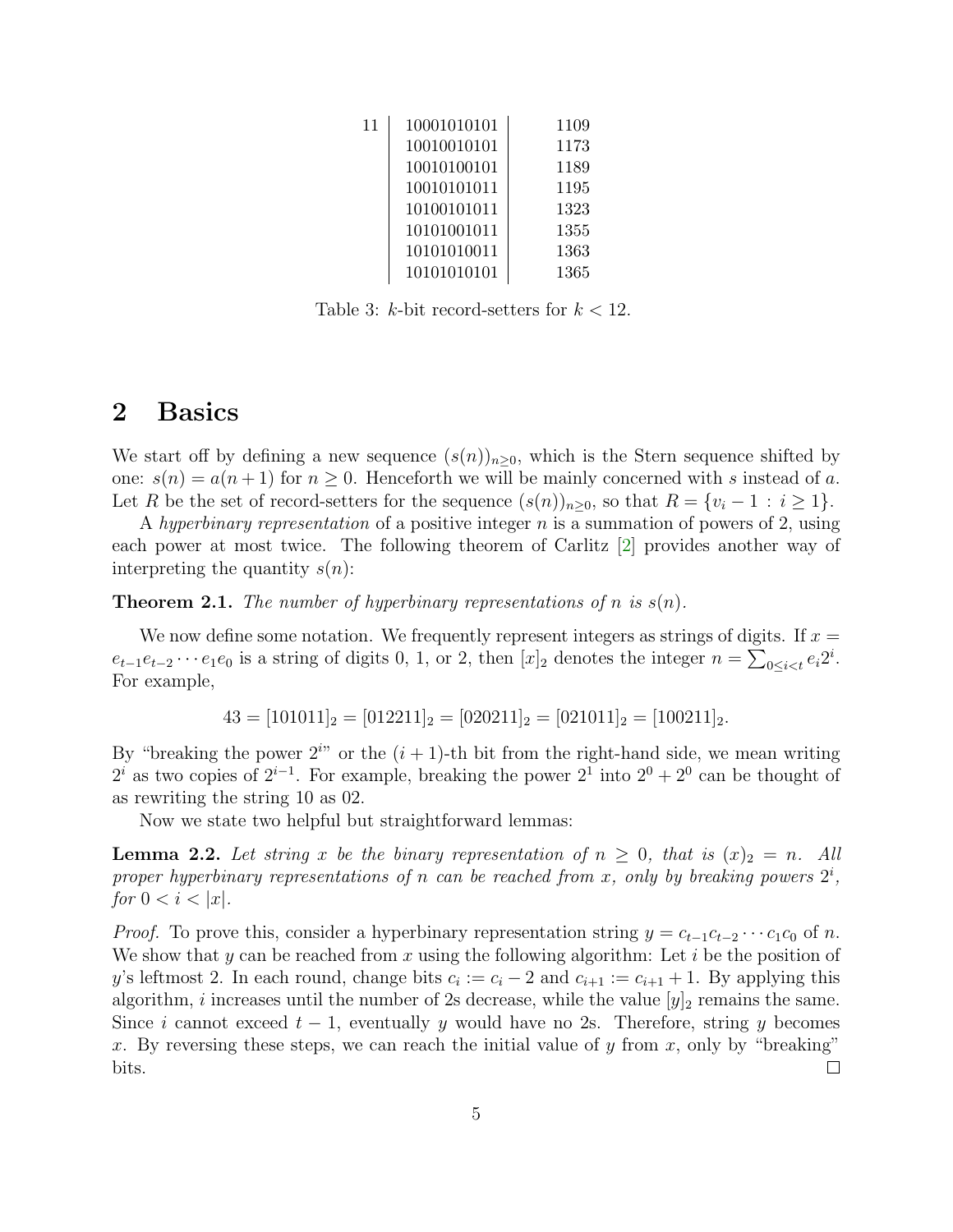<span id="page-5-0"></span>**Lemma 2.3.** Let string x be the binary representation of  $n \geq 0$ . In the process of reaching a hyperbinary representation from x, only by breaking bits, a bit cannot be broken twice.

*Proof.* Since  $2^{i} > 2^{i-1} + \cdots + 2^{0}$ , and  $[2(0)^{i}]_2 > [(2)^{i-1}]_2$ , the  $(i + 1)$ -th bit from right cannot be broken twice.  $\Box$ 

For simplicity, we define a new function,  $G(x)$ , and work with binary and hyperbinary representations henceforward. The argument of  $G$  is a string x containing only the digits  $\{0, 1, 2, 3\}$ , and its value is the number of different hyperbinary representations reachable from x, only by the breaking mechanism we defined above. Thus, for example, Eq.  $(2)$ demonstrates that  $G(101011) = 5$ . Although the digit 3 cannot appear in a proper hyperbinary representation, we use it here to mean that the corresponding bit *must* be broken. Also, from Lemma [2.3,](#page-5-0) we know that the digit 4 cannot appear since it must be broken twice. We can conclude from Lemma [2.2,](#page-4-2) for a binary string x, we have  $G(x) = s([x]_2)$ . We define  $G(\epsilon) = 1$ .

In what follows, all variables have the domain  $\{0,1\}^*$ ; if we have a need for the digits 2 and 3, we write them explicitly.

We will later use the following lemma to get rid of 2s and 3s in our hyperbinary representations and get a representation using only 0s and 1s:

<span id="page-5-1"></span>**Lemma 2.4.** For a binary string  $h$ , the equalities

$$
(a) G(2h) = G(1h),
$$

(b) 
$$
G(30h) = G(1h)
$$
,

$$
(c) G(3(1)^{i}0h) = G(1h),
$$

(d) 
$$
G(3(1)^i) = G(3) = 0
$$

hold.

#### Proof.

- (a) According to Lemma [2.3,](#page-5-0) we cannot break the leftmost bit twice. Therefore, the number of different hyperbinary representations we can reach from  $2h$  and  $1h$ , i.e. their G-value, is the same.
- (b) Since 3 cannot appear in a hyperbinary representation, we must break it. This results in a new string 22h. Due to Lemma [2.3,](#page-5-0) the first (leftmost) 2 is useless, and we cannot break it again. Thus,  $G(30h) = G(2h) = G(1h)$ .
- (c) Since we have to break the 3 again, the string  $3(1)^{i}0h$  becomes  $23(1)^{i-1}0h$ , and  $G(3(1)^{i}0h) = G(3(1)^{i-1}0h)$ . By continuing this we get  $G(3(1)^{i}0h) = G(30h) = G(1h)$ .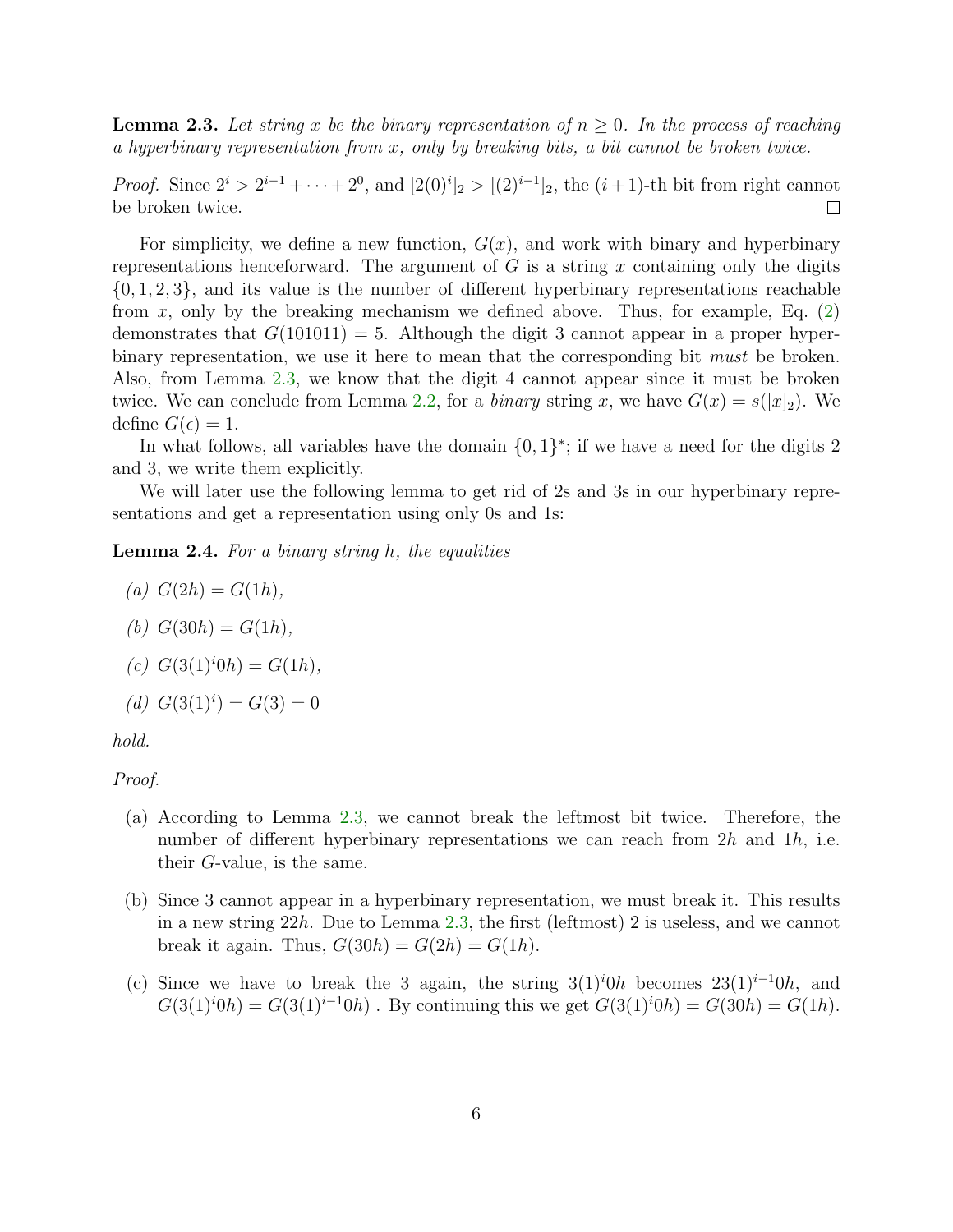(d) To calculate  $3(1)^i$ 's G-value, we must count the number of proper hyperbinary representations reachable from  $3(1)^i$ . The first 3 must be broken, and by breaking 3, we obtain another string of the same format, i.e.,  $3(1)^{i-1}$ . By continuing this, we reach the string 3, which cannot be broken any further and is not a valid hyperbinary string. Therefore  $G(3(1)^i) = G(3) = 0$ 

 $\Box$ 

We now define two transformations on string  $h$ , prime and double prime transformations. For a string  $h$ , we let  $h'$  be the string resulting from adding two to its leftmost bit, and then applying Lemma [2.4](#page-5-1) to remove the excessively created 2 or 3. Therefore, string  $h'$  is either a binary string, or it is 3, which is not transformable as the case (d) in Lemma [2.4.](#page-5-1) For example,

- (a) If  $h = 0011$ , then we get 2011, and by applying Lemma [2.4,](#page-5-1) we have  $h' = 1011$ .
- (b) If  $h = 1011$ , then  $h' = 111$ .
- (c) If  $h = \epsilon$ , then h has no leftmost bit, and h' is undefined. Therefore, we set  $\epsilon' = 3$  and  $G(\epsilon')=0.$
- (d) If  $h = 1$ , then  $h' = 3$  and  $G(h') = 0$ .

We let  $h''$  be the string resulting from removing all trailing zeroes and decreasing the rightmost bit by 1. For example,

- (a) If  $h = 100$  100, then  $h'' = 1000$ ;
- (b) If  $h = 1011$ , then  $h'' = 10110$ ;
- (c) If  $h = 3$ , then  $h'' = 2$ ;
- (d) If  $h = 0^i$  for  $i \geq 0$ , then after removing trailing zeros, the string does not have a rightmost bit and is not in the transformation function's domain. Therefore, we set  $G(h'') = 0.$

The reason behind defining prime and double prime of strings is to allow dividing a single string into two pieces and calculating the G function for both pieces. This way, we can calculate G-values more easily. For example,  $h'$  is useful when a bit with the value  $2^{|h|}$  is broken, and  $h''$  is useful when we want to break  $2<sup>0</sup>$  and pass it to another string on its right. Lemma [2.3](#page-5-0) implies this usefulness as we cannot break a bit twice; thus, we can assume the two pieces are entirely separate after breaking a bit.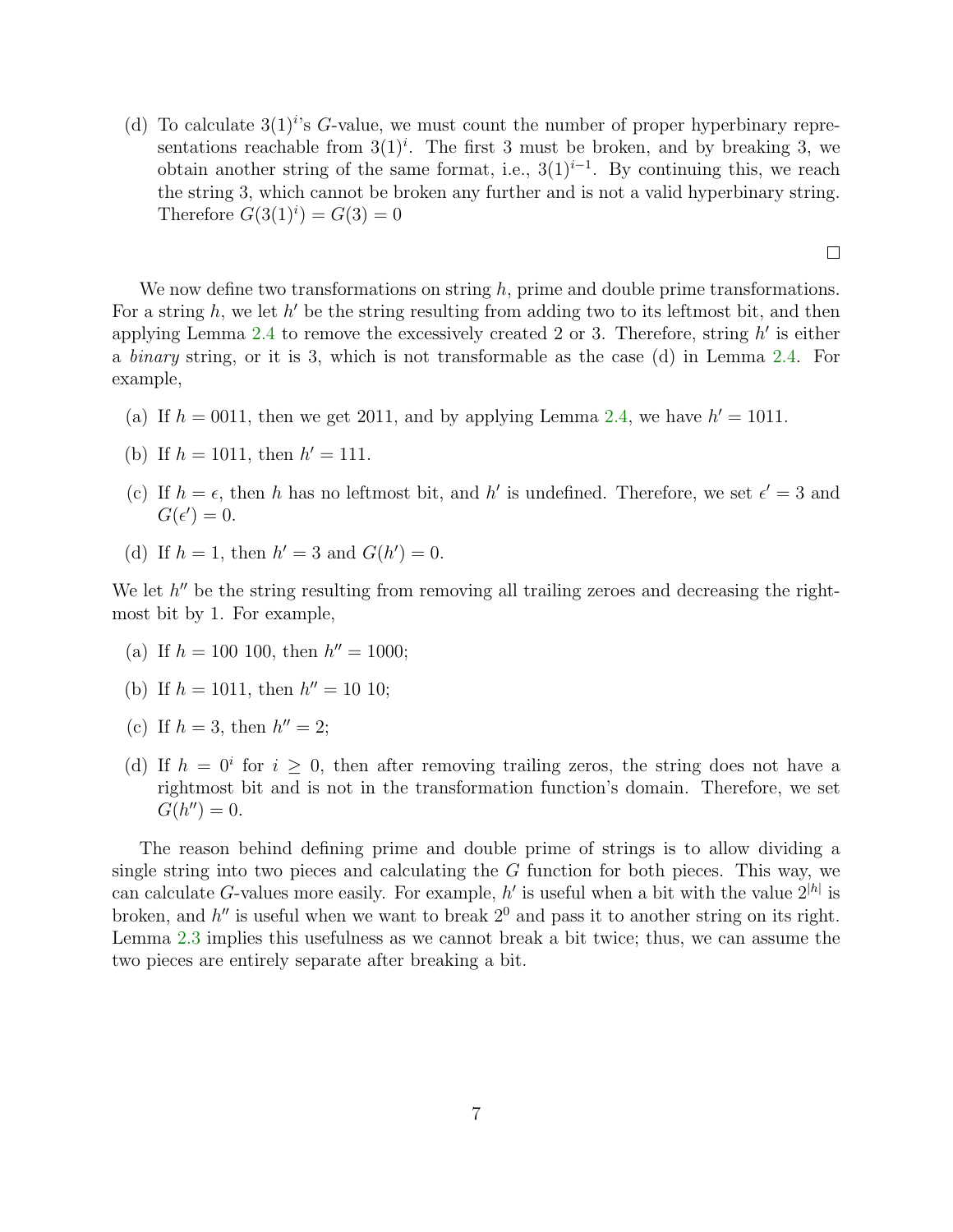## <span id="page-7-0"></span>3 Ruling out Candidates for Record-Setters

In this section, by using Lemmas [2.2](#page-4-2) and [2.4,](#page-5-1) we try to decrease the search space as much as possible. A useful tool is linear algebra. We now define a certain matrix  $\mu(x)$  for a binary string  $x$ . We set

$$
\mu(x) = \begin{bmatrix} G(x) & G(x'') \\ G(x') & G((x')'') \end{bmatrix} . \tag{1}
$$

For example, when  $|x| = 1$ , the values are

$$
G(1) = 1,
$$
  
\n
$$
G(1') = G(3) = 0,
$$
  
\n
$$
G(0') = 1,
$$
  
\n
$$
G(0') = 0,
$$
  
\n
$$
G(0') = G(2) = 1,
$$
  
\n
$$
G(0'') = 0,
$$
  
\n
$$
G(0'') = G(2'') = G(1) = 1,
$$
  
\n
$$
G(0'') = G(2'') = G(1) = 1,
$$

and the corresponding matrices are

$$
\mu(1) = \begin{bmatrix} 1 & 1 \\ 0 & 1 \end{bmatrix} \text{ and } \mu(0) = \begin{bmatrix} 1 & 0 \\ 1 & 1 \end{bmatrix}.
$$

In the case where  $x = \epsilon$ , the values are

$$
G(\epsilon) = 1,
$$
  
\n $G(\epsilon') = 0,$   
\n $G(\epsilon') = G(3) = 0,$   
\n $G((\epsilon')'') = G(3'') = G(2) = G(1) = 1,$ 

and the matrix is

$$
\mu(\epsilon) = \begin{bmatrix} 1 & 0 \\ 0 & 1 \end{bmatrix},
$$

the identity matrix.

<span id="page-7-1"></span>**Theorem 3.1.** For two binary strings  $x$  and  $y$ , the equation

$$
\mu(xy) = \mu(x) \cdot \mu(y) \tag{2}
$$

holds.

*Proof.* To show this, we prove  $\mu(1x) = \mu(1) \cdot \mu(x)$  and  $\mu(0x) = \mu(0) \cdot \mu(x)$ . The general case for  $\mu(xy) = \mu(x) \cdot \mu(y)$  then follows by induction.

We first prove the case for  $1x$ . Consider

$$
\mu(1) \cdot \mu(x) = \begin{bmatrix} 1 & 1 \\ 0 & 1 \end{bmatrix} \cdot \begin{bmatrix} G(x) & G(x'') \\ G(x') & G((x')'') \end{bmatrix} = \begin{bmatrix} G(x) + G(x') & G(x'') + G((x')'') \\ G(x') & G((x')'') \end{bmatrix},
$$

which must equal

$$
\mu(1x) = \begin{bmatrix} G(1x) & G((1x)^{\prime\prime}) \\ G((1x)^{\prime}) & G(((1x)^{\prime})^{\prime\prime}) \end{bmatrix}.
$$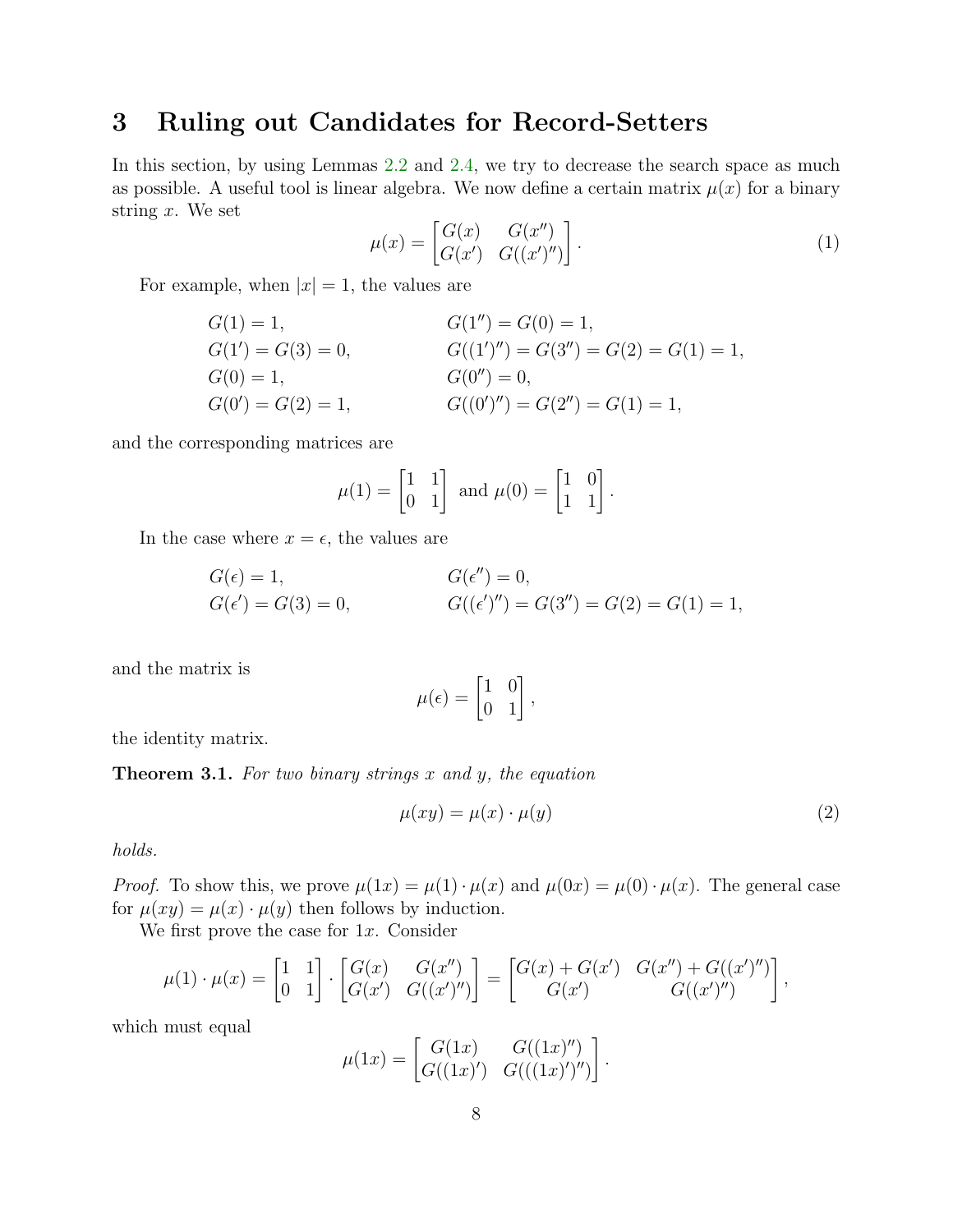We first prove  $G(1x) = G(x) + G(x')$ . Consider two cases where the first 1 either breaks or not. The number of hyperbinary representations where it does not break equals  $G(x)$ ; if it breaks, then the rest of the string becomes  $0x'$ , which has  $G(x')$  representations.

To show  $G((1x)''') = G(x'') + G((x')'')$ , we use the same approach. The first one either breaks or not, resulting in two different strings,  $x$  and  $x'$ . In both cases, we must apply the double prime transformation to break a  $2<sup>0</sup>$  in order to pass it to a string on the right side of 1x.

For the equality of the bottom row, the string  $(1x)'$  is 3x; thus, the 3 must be broken, and the rest of the string becomes x'. So  $\mu(1x) = \mu(1) \cdot \mu(x)$  holds.

The case of  $0x$  can be shown using similar conclusions. Consider

$$
\mu(0) \cdot \mu(x) = \begin{bmatrix} 1 & 0 \\ 1 & 1 \end{bmatrix} \cdot \begin{bmatrix} G(x) & G(x'') \\ G(x') & G((x')'') \end{bmatrix} = \begin{bmatrix} G(x) & G(x'') \\ G(x) + G(x') & G(x'') + G((x')'') \end{bmatrix},
$$

which must equal

$$
\mu(0x) = \begin{bmatrix} G(0x) & G((0x)') \\ G((0x)') & G(((0x)')'') \end{bmatrix} = \begin{bmatrix} G(x) & G(x'') \\ G(2x) & G((2x)') \end{bmatrix} = \begin{bmatrix} G(x) & G(x'') \\ G(1x) & G((1x)') \end{bmatrix}
$$

We have already shown  $G(1x) = G(x) + G(x')$  and  $G((1x)'') = G(x'') + G((x')'')$ . Therefore, the equation  $\mu(0x) = \mu(0) \cdot \mu(x)$  holds, and the theorem is proved.  $\Box$ 

This theorem also gives us a helpful tool to compute  $G(x)$ ,  $G(x'')$ ,  $G(x')$ , and  $G((x'')'$  as  $\mu(x)$  is just a multiplication of  $\mu(1)$ s and  $\mu(0)$ s.

<span id="page-8-0"></span>**Lemma 3.2.** For a string x, the equation  $G(x) = \begin{bmatrix} 1 & 0 \end{bmatrix} \mu(x)$  $\lceil 1 \rceil$ 0 1 holds. This multiplication simply returns the top-left value of the  $\mu(x)$  matrix.

From Theorem [3.1](#page-7-1) and Lemma [3.2](#page-8-0) we deduce the following result.

**Lemma 3.3.** For binary strings  $x, y$ , the equation

$$
G(xy) = G(x)G(y) + G(x'')G(y')
$$
\n(3)

.

holds.

Proof. We have

$$
G(xy) = \begin{bmatrix} 1 & 0 \end{bmatrix} \mu(xy) \begin{bmatrix} 1 \\ 0 \end{bmatrix} = \begin{bmatrix} 1 & 0 \end{bmatrix} \mu(x)\mu(y) \begin{bmatrix} 1 \\ 0 \end{bmatrix}
$$
  
= 
$$
\begin{bmatrix} 1 & 0 \end{bmatrix} \begin{bmatrix} G(x)G(y) + G(x'')G(y') & G(x)G(y'') + G(x'')G((y')'') \\ G(x')G(y) + G((x')'')G(y') & G(x')G(y'') + G((x')'')G((y')'') \end{bmatrix} \begin{bmatrix} 1 \\ 0 \end{bmatrix}
$$
  
= 
$$
G(x)G(y) + G(x'')G(y').
$$

This can also be explained in another way. If we do not break the rightmost bit of  $x$ , we can assume the two strings are separate and get  $G(x)G(y)$  number of hyperbinary representations. In case we break it, then  $G(x'')G(y')$  ways exist.  $\Box$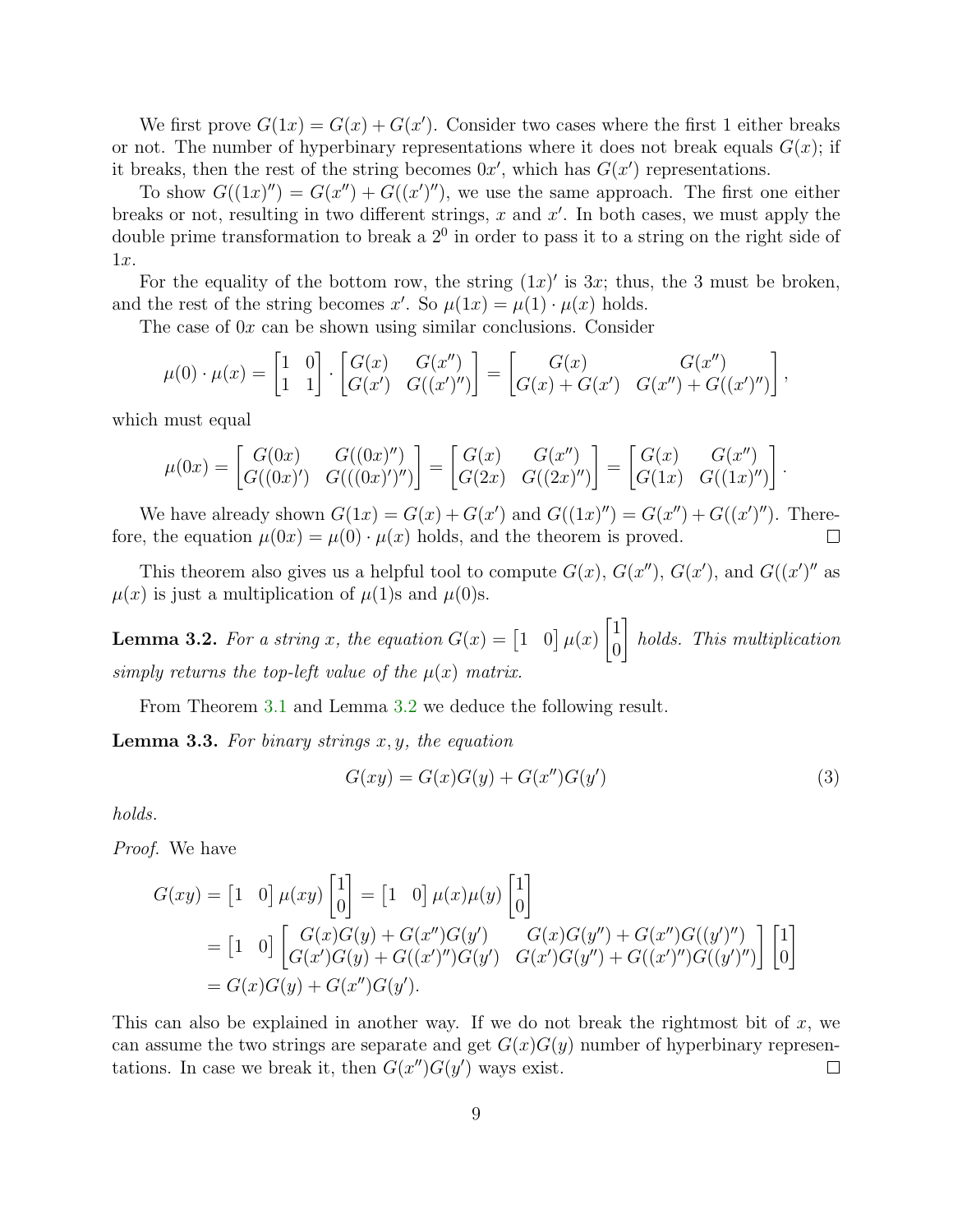In what follows, we always set  $v := \begin{bmatrix} 1 & 0 \end{bmatrix}$  and  $w := \begin{bmatrix} 1 \\ 0 \end{bmatrix}$  $\overline{0}$ 1 .

Here we define three comparators that help us replace substrings (or contiguous subsequences) in order to obtain a new string without decreasing the string's G-value.

**Definition 1** (Comparators). In this paper, when we state a matrix  $M_1$  is greater than or equal to the matrix  $M_0$ , we mean each entry of  $M_1 - M_0$  is non-negative (they both must share the same dimensions).

- The infix comparator: For two strings y and t, the relation  $t \geq_{\text{inf}} y$  holds if  $\mu(t) \geq \mu(y)$ holds.
- The suffix comparator: For two strings y and t, the relation  $t \geq_{\text{suff}} y$  holds if  $\mu(t) \cdot w \geq$  $\mu(y) \cdot w$  holds.
- The prefix comparator: For two strings y and t, the relation  $t \geq_{\text{pref}} y$  holds if  $v \cdot \mu(t) \geq$  $v \cdot \mu(y)$  holds.

**Lemma 3.4.** If  $t \geq_{\text{inf}} y$ , and t represents a smaller string, no record-setter can contain y as its substring.

*Proof.* Consider a string  $a = xyz$ . According to Lemma [3.2,](#page-8-0) we have

$$
G(a) = v \cdot \mu(x) \cdot \mu(y) \cdot \mu(z) \cdot w.
$$

Since  $\mu(t) > \mu(y)$ , and all entries in the matrices are positive, the replacement of y with t does not decrease  $G(a)$ , and also yields a smaller number, that is  $(xtz)_2 \leq (xyz)_2$ . Therefore,  $(xyz)_2 \notin R$ .  $\Box$ 

As an example, consider the two strings 111 and 101. Then  $101 \geq_{\text{inf}} 111$  holds, since

$$
\mu(101) = \begin{bmatrix} 2 & 3 \\ 1 & 2 \end{bmatrix} \ge \mu(111) = \begin{bmatrix} 1 & 3 \\ 0 & 1 \end{bmatrix}.
$$

**Lemma 3.5.** If  $t < y$  and  $t \geq_{\text{surf}} y$ , then y is not a suffix of a record-setter.

*Proof.* Consider a string  $a = xy$ . We have shown  $G(a) = v \cdot \mu(x) \cdot \mu(y) \cdot w$ . By replacing y with t, since  $\mu(t) \cdot w \geq \mu(y) \cdot w$ , the value  $G(a)$  does not decrease, and we obtain a smaller string.  $\Box$ 

**Lemma 3.6.** If  $t < y$  and  $t \geq_{\text{pref}} x$ , then x is not a prefix of a record-setter.

Corollary 3.7. For an  $h \in R$ , since 101  $\geq_{\text{inf}}$  111, then h cannot contain 111 as a substring.

We have established that a record-setter h cannot contain three consecutive 1s. Now, we plan to prove h cannot have two consecutive 1s, either. We do this in the following lemmas and theorems.

The following theorem provides examples that their G-values equal Fibonacci numbers.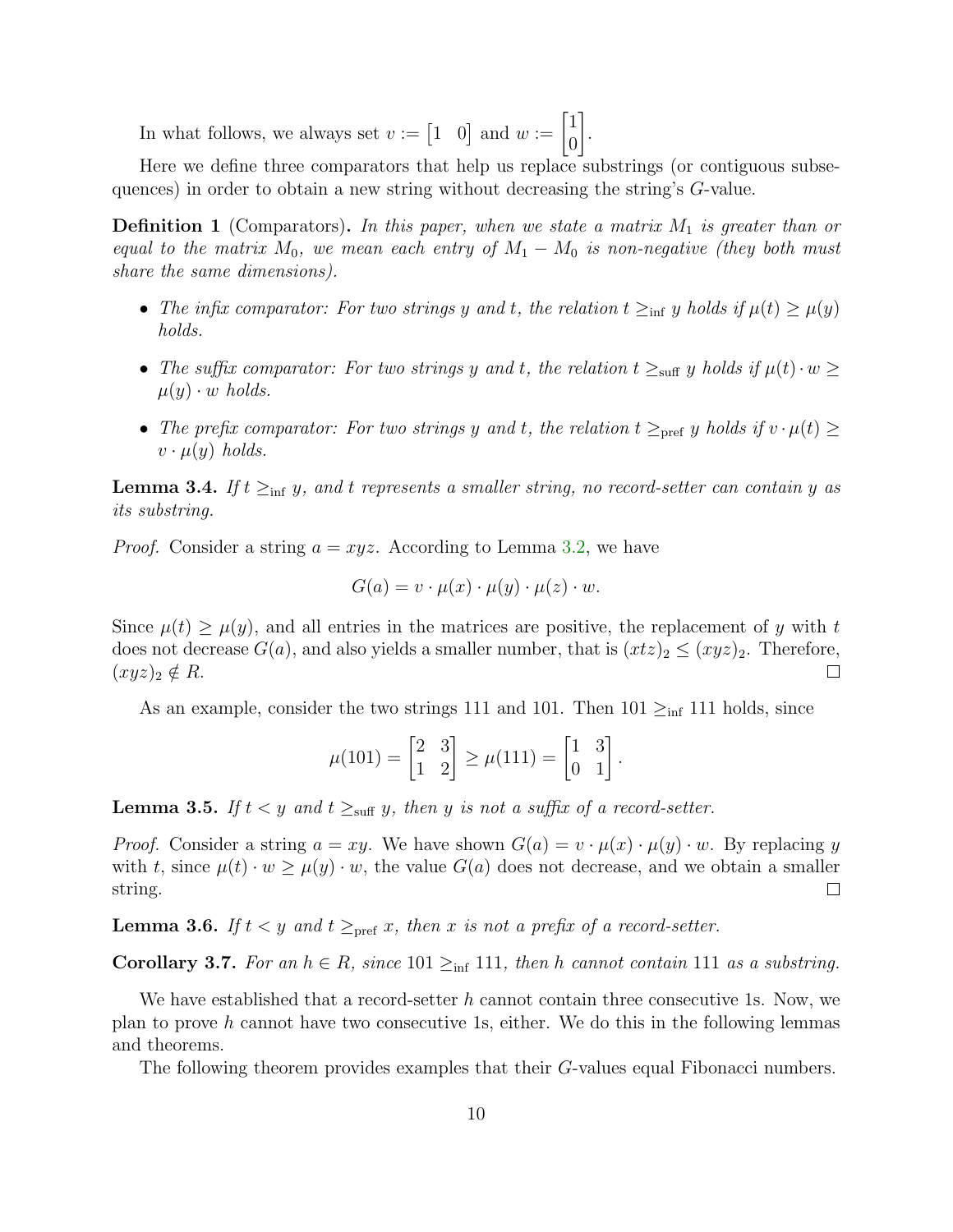<span id="page-10-4"></span>**Theorem 3.8.** For  $i \geq 0$ , the equations

<span id="page-10-3"></span><span id="page-10-2"></span><span id="page-10-1"></span><span id="page-10-0"></span>
$$
G((10)^i) = F_{2i+1},\tag{4}
$$

$$
G((10)^{i}0) = F_{2i+2},
$$
\n(5)

$$
G(1(10)^i) = F_{2i+2}, \text{ and} \tag{6}
$$

<span id="page-10-7"></span>
$$
G(1(10)i0) = F2i+3
$$
\n(7)

hold.

Proof. We first prove that the following equation holds:

$$
\mu((10)^i) = \begin{bmatrix} F_{2i+1} & F_{2i} \\ F_{2i} & F_{2i-1} \end{bmatrix} .
$$
\n(8)

 $\Box$ 

The case for  $i = 1$ , namely  $\mu(10) = \begin{bmatrix} 2 & 1 \\ 1 & 1 \end{bmatrix}$ , holds. We now use induction:

$$
\mu((10)^{i+1}) = \mu((10)^i)\mu(10) = \begin{bmatrix} F_{2i+1} & F_{2i} \\ F_{2i} & F_{2i-1} \end{bmatrix} \begin{bmatrix} 2 & 1 \\ 1 & 1 \end{bmatrix} = \begin{bmatrix} F_{2i+3} & F_{2i+2} \\ F_{2i+2} & F_{2i+1} \end{bmatrix},
$$

and thus we can conclude [\(4\)](#page-10-0).

For the other equations  $(5)$ ,  $(6)$ , and  $(7)$ , we proceed similarly:

$$
\mu((10)^{i}) = \mu((10)^{i})\mu(0) = \begin{bmatrix} F_{2i+1} & F_{2i} \\ F_{2i} & F_{2i-1} \end{bmatrix} \begin{bmatrix} 1 & 0 \\ 1 & 1 \end{bmatrix} = \begin{bmatrix} F_{2i+2} & F_{2i} \\ F_{2i+1} & F_{2i-1} \end{bmatrix};
$$

$$
\mu(1(10)^{i}) = \mu(1)\mu((10)^{i}) = \begin{bmatrix} 1 & 1 \\ 0 & 1 \end{bmatrix} \begin{bmatrix} F_{2i+1} & F_{2i} \\ F_{2i} & F_{2i-1} \end{bmatrix} = \begin{bmatrix} F_{2i+2} & F_{2i+1} \\ F_{2i} & F_{2i-1} \end{bmatrix};
$$

$$
\mu(1(10)^{i}) = \mu(1)\mu((10)^{i})\mu(0) = \begin{bmatrix} F_{2i+2} & F_{2i+1} \\ F_{2i} & F_{2i-1} \end{bmatrix} \begin{bmatrix} 1 & 0 \\ 1 & 1 \end{bmatrix} = \begin{bmatrix} F_{2i+3} & F_{2i+1} \\ F_{2i+1} & F_{2i-1} \end{bmatrix}.
$$

Multiplying these by v and w as in Lemma [3.2](#page-8-0) confirms the equalities  $(4)$ – $(7)$ .

<span id="page-10-5"></span>**Lemma 3.9.** If  $h \in R$ , then h cannot contain a substring of the form  $1(10)^{i}0$  for  $i > 0$ .

*Proof.* To prove this we use Theorem [3.8](#page-10-4) and the infix-comparator to show  $t = (10)^{i+1} \geq_{\text{inf}}$  $y = 1(10)^{i}0$ :

$$
\mu(t) = \begin{bmatrix} F_{2i+3} & F_{2i+2} \\ F_{2i+2} & F_{2i+1} \end{bmatrix} \ge \mu(y) = \begin{bmatrix} F_{2i+3} & F_{2i+1} \\ F_{2i+1} & F_{2i-1} \end{bmatrix}.
$$

We conclude  $t \geq_{\text{inf}} y$  for  $i \geq 1$ . Because of this, a 00 cannot appear to the right of a 11, since if it did, it would contain a substring of the form  $1(10)^i0$ .  $\Box$ 

<span id="page-10-6"></span>**Lemma 3.10.** If  $h \in R$ , then h does not end in  $1(10)^i$  for  $i \geq 0$ .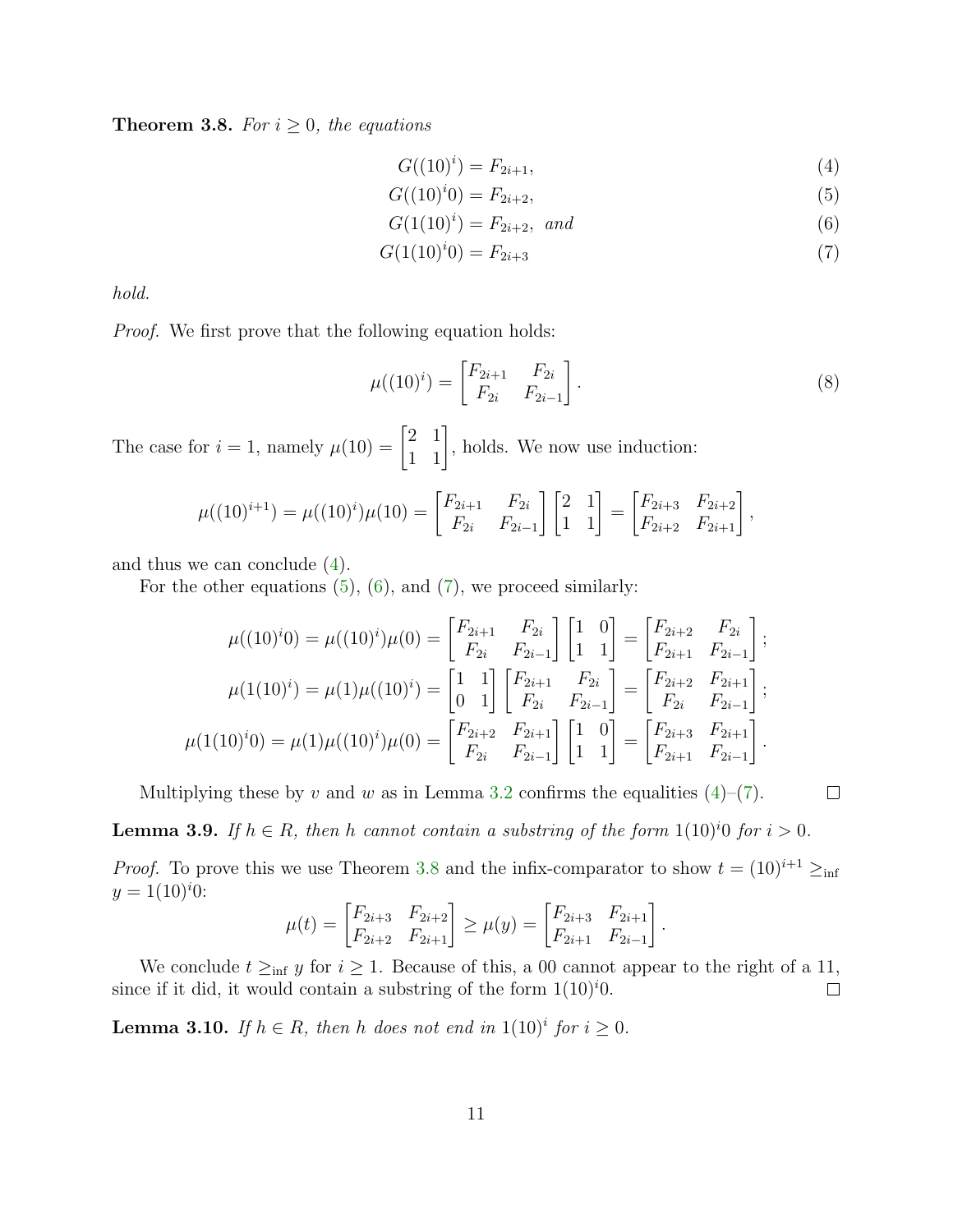*Proof.* Consider  $t = (10)^i 0$  and  $y = 1(10)^i$ . Then

$$
\mu(t) = \begin{bmatrix} F_{2i+2} & F_{2i} \\ F_{2i+1} & F_{2i-1} \end{bmatrix} \quad \mu(y) = \begin{bmatrix} F_{2i+2} & F_{2i+1} \\ F_{2i} & F_{2i-1} \end{bmatrix}.
$$

and

$$
\mu(t)\begin{bmatrix} 1 \\ 0 \end{bmatrix} = \begin{bmatrix} F_{2i+2} \\ F_{2i+1} \end{bmatrix} \ge \mu(y)\begin{bmatrix} 1 \\ 0 \end{bmatrix} = \begin{bmatrix} F_{2i+2} \\ F_{2i} \end{bmatrix}
$$

Hence  $t \geq_{\text{suff}} y$ , and h cannot end in y.

**Theorem 3.11.** A record-setter  $h \in R$  cannot contain the substring 11.

*Proof.* Suppose it does. Consider the rightmost 11. Due to Lemma [3.9,](#page-10-5) there cannot be two consecutive 0s to its right. Therefore, the string must end in  $1(10)^i$ , which is impossible due to Lemma [3.10.](#page-10-6)  $\Box$ 

Therefore, we have shown that a record-setter  $h$  is a concatenation of multiple strings of the form  $1(0<sup>i</sup>)$ , for  $i > 0$ . The next step establishes an upper bound on i and shows that  $i \leq 3$ .

**Theorem 3.12.** A record-setter  $h \in R$  cannot contain the substring 10000.

Proof. First, we show h cannot begin with 10000:

$$
\begin{bmatrix} 1 & 0 \end{bmatrix} \mu(10 \ 10) = \begin{bmatrix} 5 & 3 \end{bmatrix} \ge \begin{bmatrix} 1 & 0 \end{bmatrix} \mu(10000) = \begin{bmatrix} 5 & 1 \end{bmatrix} \Longrightarrow 10 \ 10 \ge_{\text{pref}} 10000.
$$

Now consider the leftmost 10000; it has to have a 10, 100, or 1000 on its left:

$$
\mu(1000\ 100) = \begin{bmatrix} 14 & 5 \\ 11 & 4 \end{bmatrix} \ge \mu(10\ 10000) = \begin{bmatrix} 14 & 3 \\ 9 & 2 \end{bmatrix} \implies 1000\ 100 \ge_{\inf} 10\ 10000;
$$
  

$$
\mu(1000\ 1000) = \begin{bmatrix} 19 & 5 \\ 15 & 4 \end{bmatrix} \ge \mu(100\ 10000) = \begin{bmatrix} 19 & 4 \\ 14 & 3 \end{bmatrix} \implies 1000\ 1000 \ge_{\inf} 100\ 10000;
$$
  

$$
\mu(100\ 100\ 10) = \begin{bmatrix} 26 & 15 \\ 19 & 11 \end{bmatrix} \ge \mu(1000\ 10000) = \begin{bmatrix} 24 & 5 \\ 19 & 4 \end{bmatrix} \implies 100\ 100\ 10 \ge_{\inf} 1000\ 10000.
$$

Consequently, the substring 10000 cannot appear in h.

#### <span id="page-11-0"></span>4 Limits on the number of 1000s and 100s

At this point, we have established that a record-setter's binary representation consists of a concatenation of 10s, 100s, and 1000s.

The following theorem limits the appearance of 1000 to the beginning of a record-setter:

<span id="page-11-1"></span>Theorem 4.1. A record-setter can only have 1000 at its beginning, except in the case 1001000.

 $\Box$ 

 $\Box$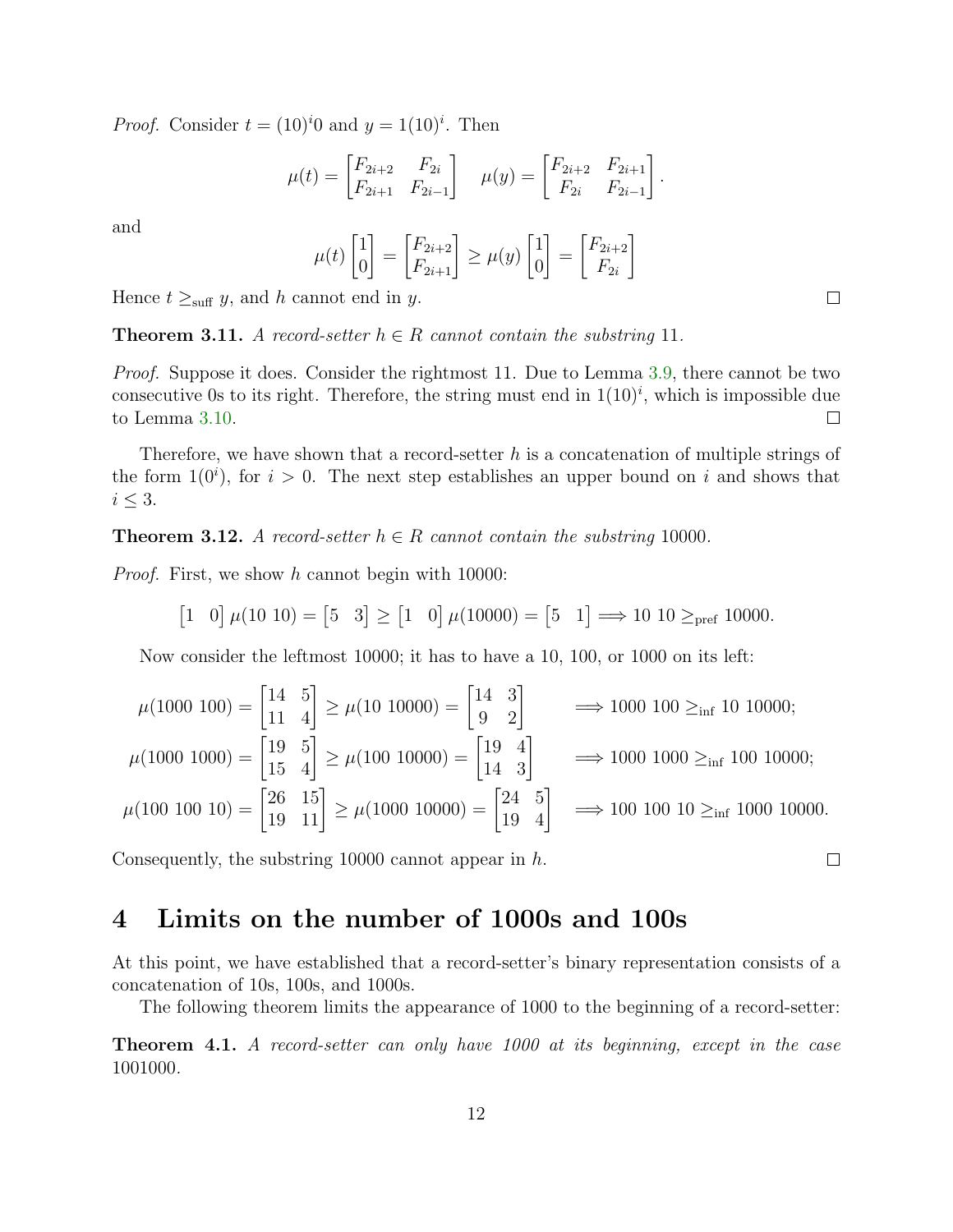*Proof.* It is simple to check this condition manually for strings of length  $\lt 12$ . Now, consider a record-setter  $h \in R$ , with  $|h| \geq 12$ . String h must at least have three 1s. To prove h can only have 1000 at its beginning, we use our comparators to show neither

- (a) 101000, nor
- (b) 1001000, nor
- (c) 10001000

can appear in h.

(a) Consider the following comparison:

$$
\mu(100\ 100) = \begin{bmatrix} 11 & 4 \\ 8 & 3 \end{bmatrix} \ge \mu(10\ 1000) = \begin{bmatrix} 11 & 3 \\ 7 & 2 \end{bmatrix} \Longrightarrow 100\ 100 \ge_{\inf} 10\ 1000. \tag{9}
$$

We can infer that 101000 cannot appear in h.

- (b) In this case, for every  $x < 1001000$ , the equation  $\mu(x) < \mu(1001000)$  holds, and we cannot find a replacement right away. Therefore, we divide this into two cases:
	- (b1) In this case, we consider 1001000 in the middle or at the end, thus it must have a 10, 100, or 1000 immediately on its left:

$$
\mu(100\ 100\ 100) = \begin{bmatrix} 41 & 15 \\ 30 & 11 \end{bmatrix} \ge \mu(10\ 1001000) = \begin{bmatrix} 41 & 11 \\ 26 & 7 \end{bmatrix},
$$

$$
\mu(1000\ 10\ 10\ 10) = \begin{bmatrix} 60 & 37 \\ 47 & 29 \end{bmatrix} \ge \mu(100\ 1001000) = \begin{bmatrix} 56 & 15 \\ 41 & 11 \end{bmatrix}, \qquad (10)
$$

$$
\mu(10000\ 10\ 10\ 10) = \begin{bmatrix} 73 & 45 \\ 60 & 37 \end{bmatrix} \ge \mu(1000\ 1001000) = \begin{bmatrix} 71 & 19 \\ 56 & 15 \end{bmatrix}.
$$

(b2) The other case would be for 1001000 to appear at the beginning:

$$
\mu(1000 \ 110 \ 10) = \begin{bmatrix} 35 & 22 \\ 27 & 17 \end{bmatrix} \ge \mu(1001000 \ 10) = \begin{bmatrix} 34 & 19 \\ 25 & 14 \end{bmatrix},
$$

$$
\mu(1000 \ 10 \ 10 \ 10) = \begin{bmatrix} 60 & 37 \\ 47 & 29 \end{bmatrix} \ge \mu(1001000 \ 100) = \begin{bmatrix} 53 & 19 \\ 39 & 14 \end{bmatrix}, \qquad (11)
$$

$$
\mu(100 \ 10 \ 10 \ 100) = \begin{bmatrix} 76 & 29 \\ 55 & 21 \end{bmatrix} \ge \mu(1001000 \ 1000) = \begin{bmatrix} 72 & 19 \\ 53 & 14 \end{bmatrix}.
$$

Therefore h cannot contain 1001000.

(c) Just like the previous case, there is no immediate replacement for 10001000. We divide this into two cases: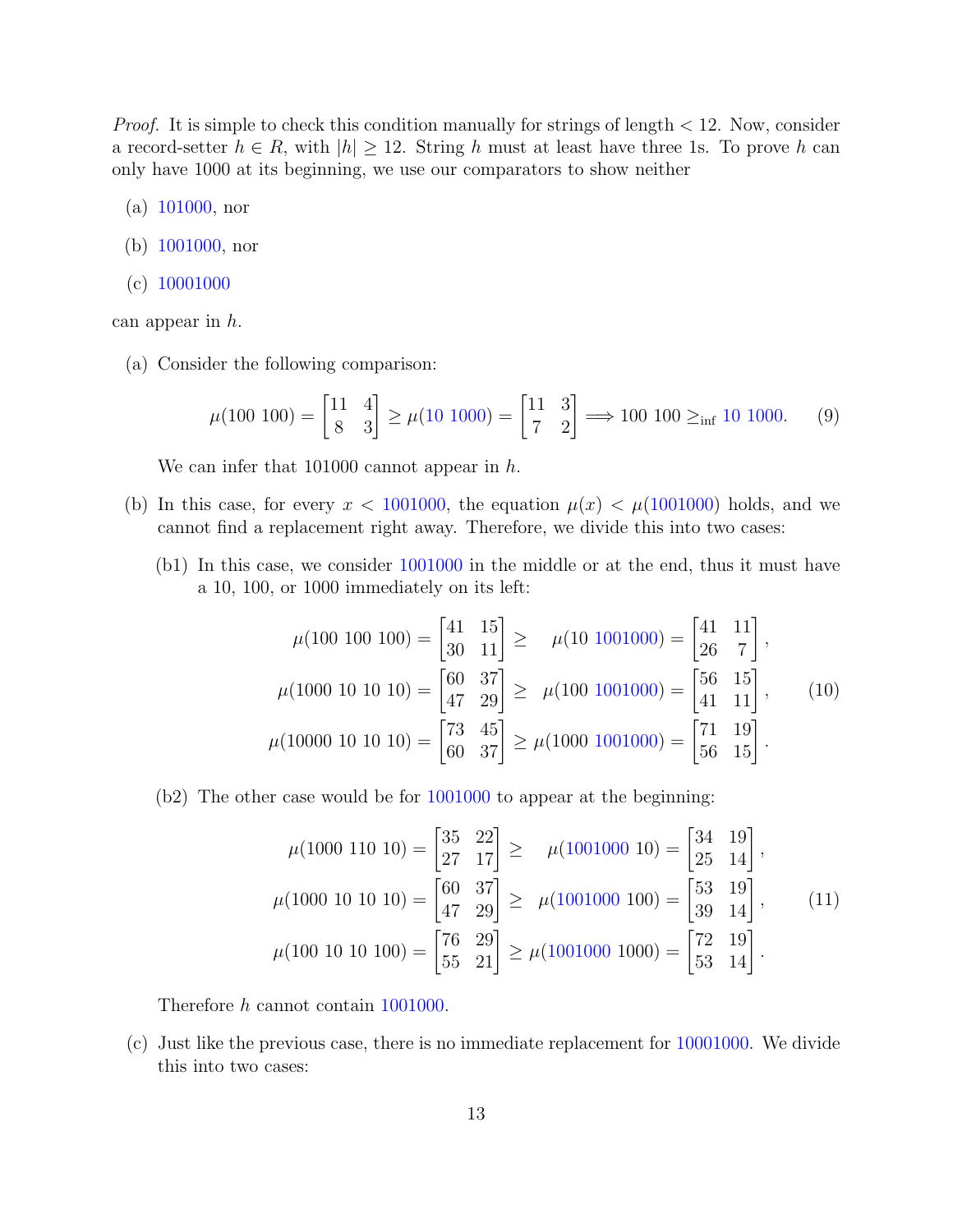(c1) There is a prefix replacement for 10001000:

$$
v.\mu(10\ 100\ 10) = [19\ 11] \ge v.\mu(10001000) = [19\ 5]
$$
\n
$$
\implies 10\ 100\ 10 \ge_{\text{pref}} 10001000. \quad (12)
$$

(c2) In case 10001000 does not appear at the beginning, there must be a 10, 100, or a 1000 immediately on its left:

$$
\mu(10\ 10\ 10\ 100) = \begin{bmatrix} 55 & 21 \\ 34 & 13 \end{bmatrix} \ge \mu(10\ 10001000) = \begin{bmatrix} 53 & 14 \\ 34 & 9 \end{bmatrix},
$$

$$
\mu(100\ 10\ 10\ 100) = \begin{bmatrix} 76 & 29 \\ 55 & 21 \end{bmatrix} \ge \mu(100\ 10001000) = \begin{bmatrix} 72 & 19 \\ 53 & 14 \end{bmatrix}, \quad (13)
$$
and 
$$
\mu(1000\ 10\ 10\ 100) = \begin{bmatrix} 97 & 37 \\ 76 & 29 \end{bmatrix} \ge \mu(1000\ 10001000) = \begin{bmatrix} 91 & 24 \\ 72 & 19 \end{bmatrix}.
$$

 $\Box$ 

Considering Theorem [4.1,](#page-11-1) we can easily guess that 1000s do not often appear in recordsetters. In fact, they only appear once for each length. We will prove this result later in Lemmas [4.11](#page-17-0) and [4.13,](#page-18-0) but for now, let us consider that our strings only consist of 10s and 100s.

The plan from here onward is to limit the number of 100s. The next set of theorems and lemmas concerns this limitation. To do this, we calculate the maximum G-values for strings with  $0, 1, \ldots, 5$  100s and compare them. Let h be a string; we define the function  $\delta(h)$  as the difference between the number of 0s and 1s occurring in  $h$ . For strings only containing 100s and 10s, the quantity  $\delta(h)$  equals the number of 100s in h.

The following theorem was previously proved in [\[8\]](#page-24-1):

<span id="page-13-1"></span>**Theorem 4.2.** The maximum G-value for strings of length 2n (s(t) for  $2^{2n-1} \le t < 2^{2n}$ ) is  $F_{2n+1}$ , and it first appears in the record-setter  $(10)^n$ .

The maximum G-value for strings of length  $2n + 1$  (s(t) for  $2^{2n} \le t < 2^{2n+1}$ ) is  $F_{2n+2}$ , and it first appears in the record-setter  $(10)^n0$ .

The above theorem represents two sets of strings  $(10)^+$  and  $(10)^+0$ , with  $\delta$ -values 0 and 1.

<span id="page-13-0"></span>**Lemma 4.3.** Consider a string yz, where z begins with 1. If  $|z| = 2n$  for  $n \ge 1$ , then  $G(y(10)^{2n}) \ge G(yz)$ . If  $|z| = 2n + 1$ , then  $G(y(10)^{2n}0) \ge G(yz)$ .

*Proof.* Consider the matrix  $\mu((10)^n)$  $\lceil 1 \rceil$ 0 1 =  $\lceil F_{2n+1} \rceil$  $F_{2n}$ 1 . The suffix matrix for z is  $\mu(z)$  $\lceil 1 \rceil$ 0 1 =  $\lceil G(z) \rceil$  $G(z')$ 1 . Since  $F_{2n+1} \ge G(z)$ , and  $|z'| < |z|$  (since z begins with 1), the value of  $G(z')$  cannot exceed  $F_{2n}$ . Therefore  $(10)^n \geq_{\text{suff}} z$ .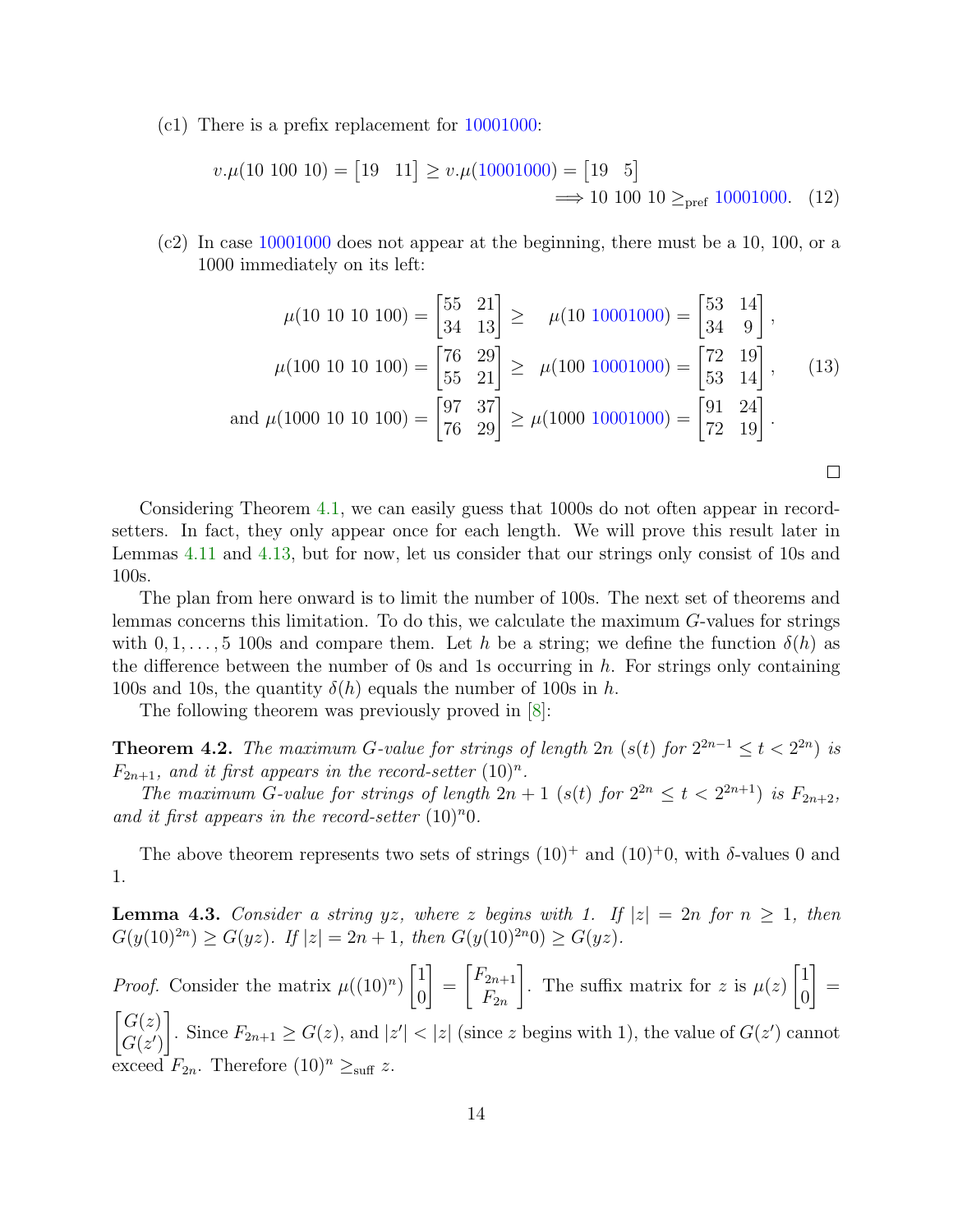For an odd length  $2n+1$ , with the same approach, the matrix  $\mu((10)^n0)\begin{bmatrix} 1\\ 0 \end{bmatrix}$ 1  $\begin{bmatrix} F_{2n+2} \\ F_{2n+1} \end{bmatrix}$ = ≥ 0  $\lceil 1 \rceil$ 1  $\lceil G(z) \rceil$ , and z can be replaced with  $(10)^n0$ .  $\mu(z)$ =  $\Box$  $G(z')$ 0

To continue our proofs, we need simple lemmas regarding the Fibonacci sequence:

<span id="page-14-0"></span>**Lemma 4.4.** The sequence  $F_1F_{2n}$ ,  $F_3F_{2n-2}$ , ...,  $F_{2n-1}F_2$  is strictly decreasing.

*Proof.* Consider an element of the sequence  $F_{2i+1}F_{2n-2i}$ . There are two cases to consider, depending on the relative magnitude of  $n$  and  $2i$ .

If  $n \geq 2i + 1$ , then

$$
F_{2i+1}F_{2n-2i} = F_{2i+2}F_{2n-2i} - F_{2i}F_{2n-2i} = F_{n+1}^2 - F_{n-2i-1}^2 - F_n^2 + F_{n-2i}^2
$$
  
=  $(F_{n+1}^2 - F_n^2) + (F_{n-2i}^2 - F_{n-2i-1}^2).$ 

Notice that the first term, namely  $(F_{n+1}^2 - F_n^2)$  is a constant, while the second term  $F_{n-2i}^2$  –  $F_{n-2i-1}^2 = F_{n-2i-2}F_{n-2i+1}$  decreases with an increasing *i*.

If  $n \leq 2i$ , then

$$
F_{2i+1}F_{2n-2i} = (F_{n+1}^2 - F_n^2) + (F_{2i-n}^2 - F_{2i+1-n}^2).
$$

The non-constant term is  $F_{2i-n}^2 - F_{2i+1-n}^2 = -F_{2i-n-1}F_{2i+2-n}$ , which is negative and still decreases.  $\Box$ 

<span id="page-14-1"></span>**Lemma 4.5.** The sequence  $F_0F_{2n}$ ,  $F_2F_{2n-2}$ , ...,  $F_nF_n$  is strictly increasing.

*Proof.* For  $0 \le i \le n/2$ , We already know that  $F_{2i}F_{2n-2i} = F_n^2 - F_{n-2i}^2$ . Since the sequence  $F_n^2$ ,  $F_{2n-2}^2$ , ...,  $F_0^2$  decreases, the lemma holds.  $\Box$ 

In the next theorem, we calculate the maximum  $G$ -value obtained by a string x with  $\delta(x) = 2.$ 

<span id="page-14-2"></span>Lemma 4.6 (Strings with two 100s). The maximum G-value for strings with two 100s occurs for  $(10)^{n}0(10)^{n-1}0$  for lengths  $l = 4n$ , or for  $(10)^{n}0(10)^{n}0$  for lengths  $l = 4n + 2$ , while  $l \ge 6$ .

*Proof.* To simplify the statements, we write  $\mu(10) = \mu(1)\mu(0)$  as  $\mu_{10}$ , and  $\mu(0)$  as  $I_2 + \gamma_0$ , where

$$
I_2 = \begin{bmatrix} 1 & 0 \\ 0 & 1 \end{bmatrix}, \text{ and } \gamma_0 = \begin{bmatrix} 0 & 0 \\ 1 & 0 \end{bmatrix}.
$$

Consider the string  $(10)^i 0(10)^j 0(10)^k$ , where  $i, j \ge 1$  and  $k \ge 0$ :

$$
G((10)^{i}0(10)^{j}0(10)^{k}) = v\mu_{10}^{i}\mu(0)\mu_{10}^{j}\mu(0)\mu_{10}^{k}w = v\mu_{10}^{i}(I + \gamma_{0})\mu_{10}^{j}(I + \gamma_{0})\mu_{10}^{k}w
$$
  
=  $v\mu_{10}^{i+j+k}w + v\mu_{10}^{i}\gamma_{0}\mu_{10}^{j+k}w + v\mu_{10}^{i+j}\gamma_{0}\mu_{10}^{k}w + v\mu_{10}^{i}\gamma_{0}\mu_{10}^{j}\gamma_{0}\mu_{10}^{k}w.$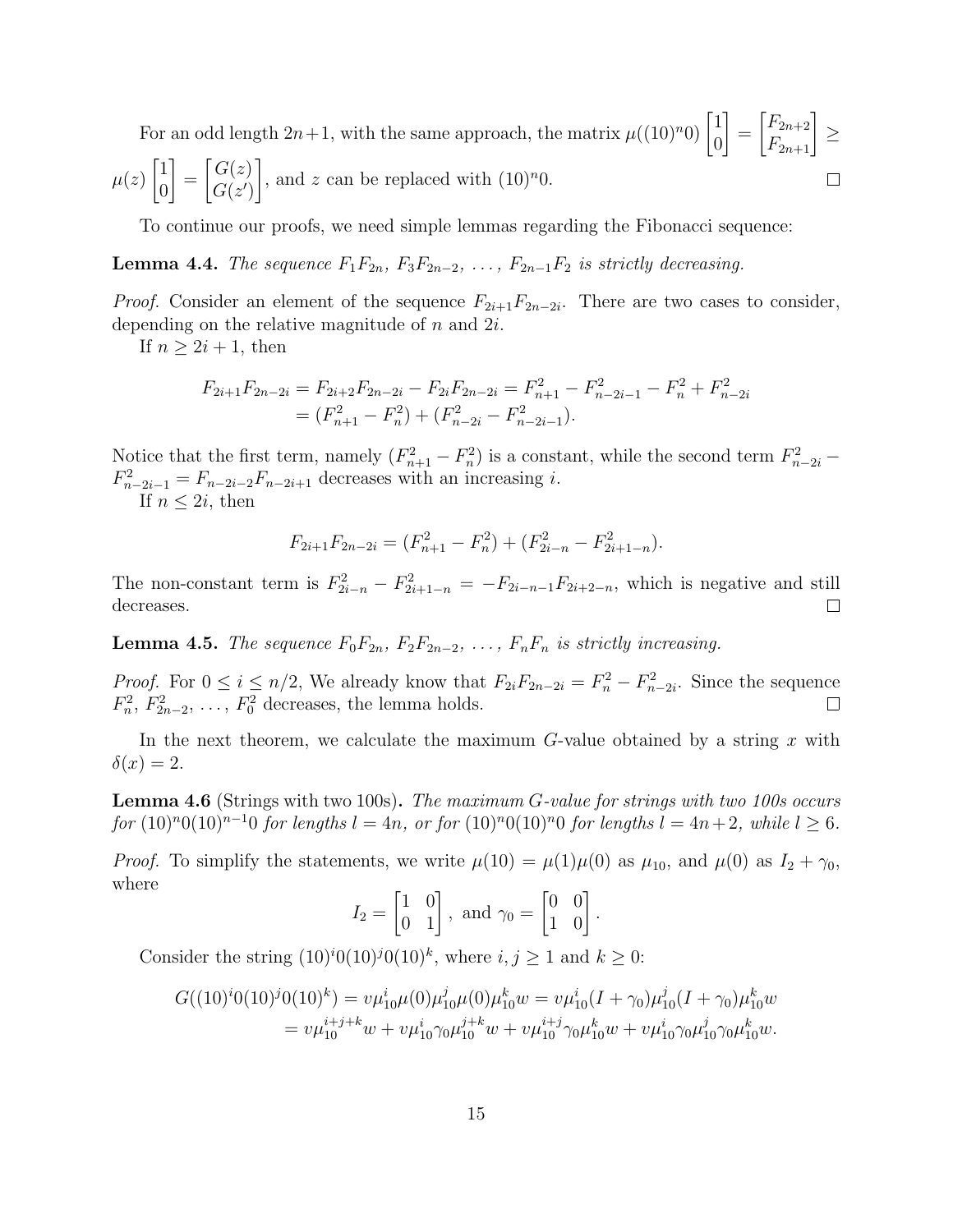We now evaluate each summand in terms of Fibonacci numbers.

$$
v\mu_{10}^{i+j+k}w = v \begin{bmatrix} F_{2i+2j+2k+1} & F_{2i+2j+2k} \\ F_{2i+2k+2k} & F_{2i+2j+2k-1} \end{bmatrix} w = F_{2i+2j+2k+1}
$$

$$
v\mu_{10}^{i} \gamma_0 \mu_{10}^{j+k} w = \begin{bmatrix} F_{2i+1} & F_{2i} \end{bmatrix} \begin{bmatrix} 0 & 0 \\ 1 & 0 \end{bmatrix} \begin{bmatrix} F_{2j+2k+1} \\ F_{2j+2k} \end{bmatrix} = F_{2i} F_{2j+2k+1}
$$

$$
v\mu_{10}^{i+j} \gamma_0 \mu_{10}^{k} w = \begin{bmatrix} F_{2i+2j+1} & F_{2i+2j} \end{bmatrix} \begin{bmatrix} 0 & 0 \\ 1 & 0 \end{bmatrix} \begin{bmatrix} F_{2k+1} \\ F_{2k} \end{bmatrix} = F_{2i+2j} F_{2k+1}
$$

$$
v\mu_{10}^{i} \gamma_0 \mu_{10}^{j} \gamma_0 \mu_{10}^{k} w = \begin{bmatrix} F_{2i+1} & F_{2i} \end{bmatrix} \begin{bmatrix} 0 & 0 \\ 1 & 0 \end{bmatrix} \begin{bmatrix} F_{2j+1} & F_{2j} \\ F_{2j} & F_{2j-1} \end{bmatrix} \begin{bmatrix} 0 & 0 \\ 1 & 0 \end{bmatrix} \begin{bmatrix} F_{2k+1} \\ F_{2k} \end{bmatrix} = F_{2i} F_{2j} F_{2k+1}.
$$

For a fixed i, according to Lemma [4.4,](#page-14-0) to maximize the above equations  $k := 0$  must become zero, and  $j := j + k$ . Then the above equation can be written as

$$
G((10)^{i}(10)^{j}(0)) = v\mu_{10}^{i}I_{2}\mu_{10}^{j}\mu(0)w + v\mu_{10}^{i}\gamma_{0}\mu_{10}^{j}\mu(0)w = F_{2i+2j+2} + F_{2i}F_{2j+2}.
$$

In case  $l = 4n = 2i + 2j + 2$ , to maximize the above equation, according to Lemma [4.5,](#page-14-1)  $i = n, j = n - 1$ , and the G-value would be  $F_{4n} + F_{2n}^2$ . In case  $l = 4n + 2$ ,  $i = j = n$ , and the G-value is  $F_{4n+2} + F_{2n}F_{2n+2} = F_{4n+2} + F_{2n+1}^2 - 1$ . Thus the theorem holds. Also in general, for any even l, the maximum G-value  $\leq F_l + F_{l/2}^2$ .

<span id="page-15-0"></span>**Lemma 4.7.** Let  $x = (10)^i 0(10)^{n-i}$  be a string of length  $2n + 1$  for  $n \ge 1$  and  $i \ge 1$ containing a single 100. Then, the minimum G-value for x is  $F_{2n+1} + F_{2n-1}$ .

Proof. We have

$$
G(x) = G((10)^{i}0(10)^{n-i}) = v \cdot \mu_{10}^{i} \cdot (I + \gamma_0) \cdot \mu_{10}^{n-i} \cdot w = F_{2n+1} + F_{2i}F_{2n-2i+1}
$$

$$
\xrightarrow{\text{Thm. 4.4 i = 1}} F_{2n+1} + F_{2n-1}.
$$

 $\Box$ 

<span id="page-15-1"></span>**Theorem 4.8.** For two strings x and y, if  $\delta(x) = 3$  and  $\delta(y) = 1$  then  $G(x) < G(y)$ . Proof. Consider the two strings of the same length below:

$$
x = (10)^{i} 100 \overline{ (10)^{j} 0 (10)^{k-1-j} 0}
$$
  

$$
y = 100(10)^{i} \overline{ (10)^{k}}.
$$

We must prove for  $i \geq 0$ ,  $j \geq 1$ , and  $k-1-j \geq 1$ , the inequality  $G(x) \leq G(y)$  holds, where y has the minimum G-value among the strings with a single 100 (see Lemma  $4.7$ ).

$$
G(x) = G((10)^{i}100)G((10)^{j}0(10)^{k-1-j}0) + G((10)^{i}0)G(1(10)^{j-1}0(10)^{k-1-j}0)
$$
  
\n
$$
\leq F_{2i+4}(F_{k}^{2} + F_{2k}) + F_{2i+2}F_{2k} = F_{2i+4}\left(\frac{2F_{2k+1} - F_{2k} - 2}{5} + F_{2k}\right) + F_{2i+2}F_{2k}.
$$
  
\n
$$
G(y) = G(100(10)^{i})F_{2k+1} + G(100(10)^{i-1}0)F_{2k}
$$
  
\n
$$
= (F_{2i+3} + F_{2i+1})F_{2k+1} + (F_{2i} + F_{2i+2})F_{2k}
$$
  
\n
$$
= (F_{2i+4} - F_{2i})F_{2k+1} + (F_{2i} + F_{2i+2})F_{2k}.
$$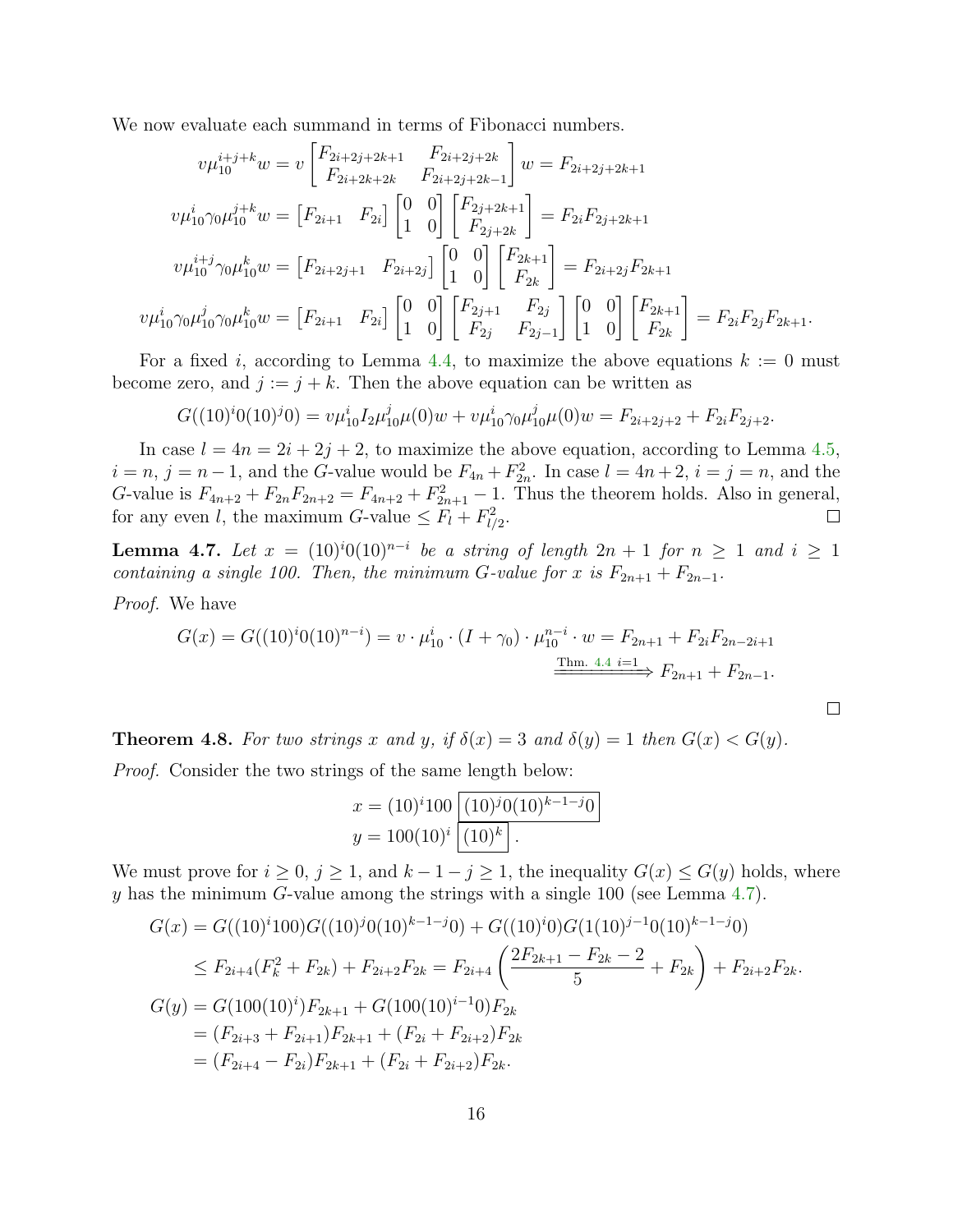We now show  $G(y) - G(x) \geq 0$ :

$$
G(y) - G(x) \ge (F_{2i+4} - F_{2i})F_{2k+1} + (F_{2i} + F_{2i+2})F_{2k} - F_{2i+4}\left(\frac{2F_{2k+1} + 4F_{2k} - 2}{5}\right) - F_{2i+2}F_{2k}
$$
  
\n
$$
\stackrel{\times 5}{\Longrightarrow} 5F_{2i+4}F_{2k+1} - 5F_{2i}F_{2k-1} - 2F_{2i+4}F_{2k+1} - 4F_{2i+4}F_{2k} + 2F_{2i+4}
$$
  
\n
$$
= F_{2i+4}(3F_{2k+1} - 4F_{2k} + 2) - 5F_{2i}F_{2k-1}
$$
  
\n
$$
= F_{2i+4}(F_{2k-1} + F_{2k-3} + 2) - 5F_{2i}F_{2k-1}
$$
  
\n
$$
= F_{2i+4}(F_{2k-3} + 2) + F_{2k-1}(F_{2i+4} - 5F_{2i})
$$
  
\n
$$
= F_{2i+4}(F_{2k-3} + 2) + F_{2k-1}(5F_{2i} + 3F_{2i-1} - 5F_{2i}) \ge 0.
$$

Theorem [4.8](#page-15-1) can be generalized for all odd number occurrences of 100. To do this, replace the right side of the third 100 occurring in x using Lemma [4.3.](#page-13-0)

<span id="page-16-0"></span>**Lemma 4.9.** Let  $i \geq 1$ , and let x be a string with  $|x| = 2i + 3$  and  $\delta(x) = 3$ . Then  $y = 100(10)^i \geq_{\text{suffix}} x$ .

*Proof.* We have already shown that  $G(y) > G(x)$  (Theorem [4.8\)](#page-15-1). Also, the inequality  $G(y')$  $G(x')$  holds since  $y' = (10)^{i+1}$ , and  $G(y')$  is the maximum possible G-value for strings of length  $2i + 2$ .  $\Box$ 

<span id="page-16-1"></span>**Theorem 4.10.** Let  $n \geq 4$ . If  $|x| = 2n + 4$  and  $\delta(x) = 4$ , then  $x \notin R$ .

*Proof.* Consider three cases where x begins with a 10, a 10010, or a 100100. If x begins with 10, due to Lemma [4.9,](#page-16-0) we can replace the right side of the first 100, with 100(10)<sup>∗</sup> , and get the string y. For example, if  $x = 10 \; 10 \; 100 \; 100 \; 100 \; 100$  becomes  $y = 10 \; 10 \; 100 \; 100 \; 100$ 10 10 10, which has a greater G-value.

Then consider the strings  $a = 10 \ 100 \ 100 \ (10)^i$  and  $b = 100 \ 10 \ (10)^i \ 100$ :

$$
\mu(a) \begin{bmatrix} 1 \\ 0 \end{bmatrix} = \begin{bmatrix} 30 & 11 \\ 19 & 7 \end{bmatrix} \begin{bmatrix} F_{2i+1} \\ F_{2i} \end{bmatrix} = \begin{bmatrix} 30F_{2i+1} + 11F_{2i} \\ 19F_{2i+1} + 7F_{2i} \end{bmatrix} = \begin{bmatrix} 11F_{2i+3} + 8F_{2i+1} \\ 7F_{2i+3} + 5F_{2i+1} \end{bmatrix}
$$

$$
\mu(b) \begin{bmatrix} 1 \\ 0 \end{bmatrix} = \begin{bmatrix} 7 & 4 \\ 5 & 3 \end{bmatrix} \begin{bmatrix} F_{2i+4} \\ F_{2i+3} \end{bmatrix} = \begin{bmatrix} 7F_{2i+4} + 4F_{2i+3} \\ 5F_{2i+4} + 3F_{2i+3} \end{bmatrix},
$$

so  $b \geq_{\text{surf}} a$  for  $i \geq 1$ . Therefore, by replacing suffix a with b, we get a smaller string with a greater *G*-value. So  $x \notin R$ .

Now consider the case where x begins with 10010. Replace the 1st 100's right with  $100(10)^{n-1}$ , so that we get 100 100  $(10)^{n-1}$ . After these replacements, the G-value does not decrease, and we also get smaller strings.

The only remaining case has x with two 100s at the beginning. We compare x with a string beginning with 1000, which is smaller. Let  $x_2$  represent the string x's suffix of length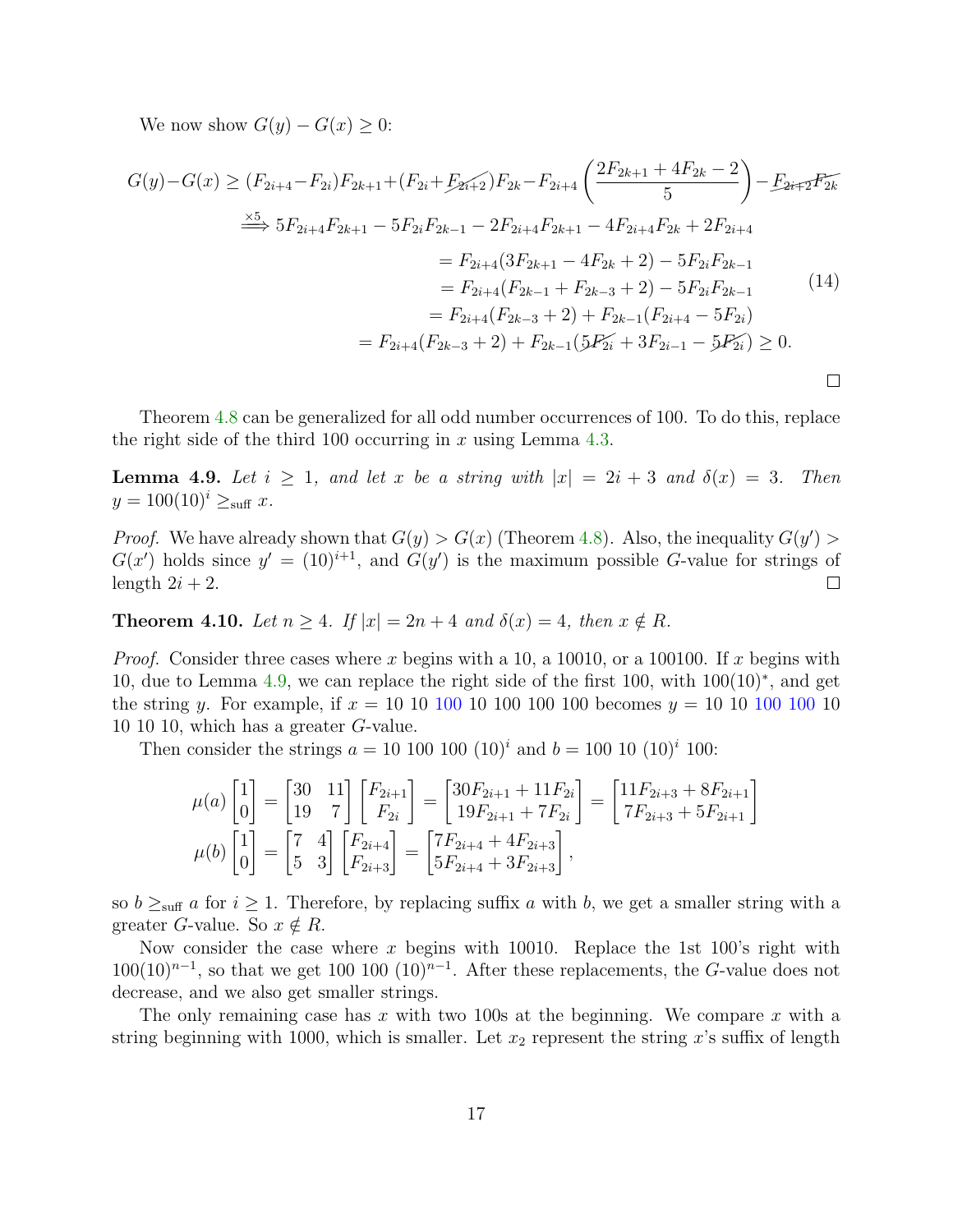$2n-2$ , with two 100s. The upper bound on  $G(x_2)$  and  $G(10x_2)$  is achieved using Lemma [4.6:](#page-14-2)

$$
G(x) = G(1001\ 00x_2) = G(1001)G(00x_2) + G(1000)G(10x_2) \le 3(F_{2n-2} + F_{n-1}^2) + 4(F_{2n} + F_n^2).
$$

After rewriting the equation to swap  $F^2$ s with first order F, multiply the equation by 5 to remove the  $\frac{1}{5}$ 5 factor:

$$
3(2F_{2n-1} + 4F_{2n-2} - 2) + 4(2F_{2n+1} + 4F_{2n} + 2) = 8F_{2n+2} + 14F_{2n} + 6F_{2n-2} + 2
$$

We now compare this value with  $5G(1000 (10)^n)$ :

$$
5G(1000 (10)n) = 20F_{2n+1} + 5F_{2n}
$$
  
\n
$$
20F_{2n+1} + 5F_{2n} \ge 8F_{2n+2} + 14F_{2n} + 6F_{2n-2} + 2
$$
  
\n
$$
\rightarrow 12F_{2n+1} \ge 17F_{2n} + 6F_{2n-2} + 2
$$
  
\n
$$
\rightarrow 12F_{2n-1} \ge 5F_{2n} + 6F_{2n-2} + 2
$$
  
\n
$$
\rightarrow 7F_{2n-1} \ge 11F_{2n-2} + 2
$$
  
\n
$$
\rightarrow 7F_{2n-3} \ge 4F_{2n-2} + 2
$$
  
\n
$$
\rightarrow 3F_{2n-3} \ge 4F_{2n-4} + 2
$$
  
\n
$$
\rightarrow 2F_{2n-5} \ge F_{2n-6} + 2,
$$

which holds for  $n \geq 4$ . Therefore we cannot have four 100s in a record-setter. For six or more 100s, the same proof can be applied by replacing the fourth 100's right with 10s using Theorem [4.3.](#page-13-0)  $\Box$ 

<span id="page-17-0"></span>**Theorem 4.11.** For even lengths  $2n + 4$  with  $n \ge 0$ , only a single record-setter h beginning with 1000 exists. String h is also the first record-setter of length  $2n + 4$ .

*Proof.* The only record-setter is  $h = 1000$  (10)<sup>n</sup>. Let x be a string with length  $|x| = 2n$ containing 100 substrings (*n* must be  $\geq$  3 to be able to contain 100s). Using Lemma [4.6:](#page-14-2)

$$
5G(1000 x) \le 4(5F_n^2 + 5F_{2n}) + 5F_{2n} \le 8F_{2n+1} + 21F_{2n} + 8 \le 5F_{2n+4}.
$$

The above equation holds for  $n \geq 5$ . For  $n = 4$ :

$$
5G(1000 x) \le 4(F_4^2 + F_8) + F_8 = 141 \le F_{12} = 144.
$$

For  $n = 3$ :

$$
G(1000\ 100\ 100) = 52 \le G(101010100) = 55.
$$

Ergo, the G-value cannot exceed  $F_{2n+4}$ , which the smaller string  $(10)^{n+1}$ 0 already has.

Let us calculate  $G(h)$ :

$$
G(1000 (10)n) = 4F2n+1 + F2n = F2n+2 + 3F2n+1
$$
  
= F<sub>2n+3</sub> + 2F<sub>2n+1</sub> > F<sub>2n+3</sub> + F<sub>2n+2</sub> = F<sub>2n+4</sub>.

Hence, the string 1000  $(10)^n$  is the first record-setter of length  $2n + 4$  with a G-value greater than  $F_{2n+4}$ , which is the maximum (Theorem [4.2\)](#page-13-1) generated by the strings of length  $2n+3$ . This makes h the first record-setter of length  $2n + 4$ .  $\Box$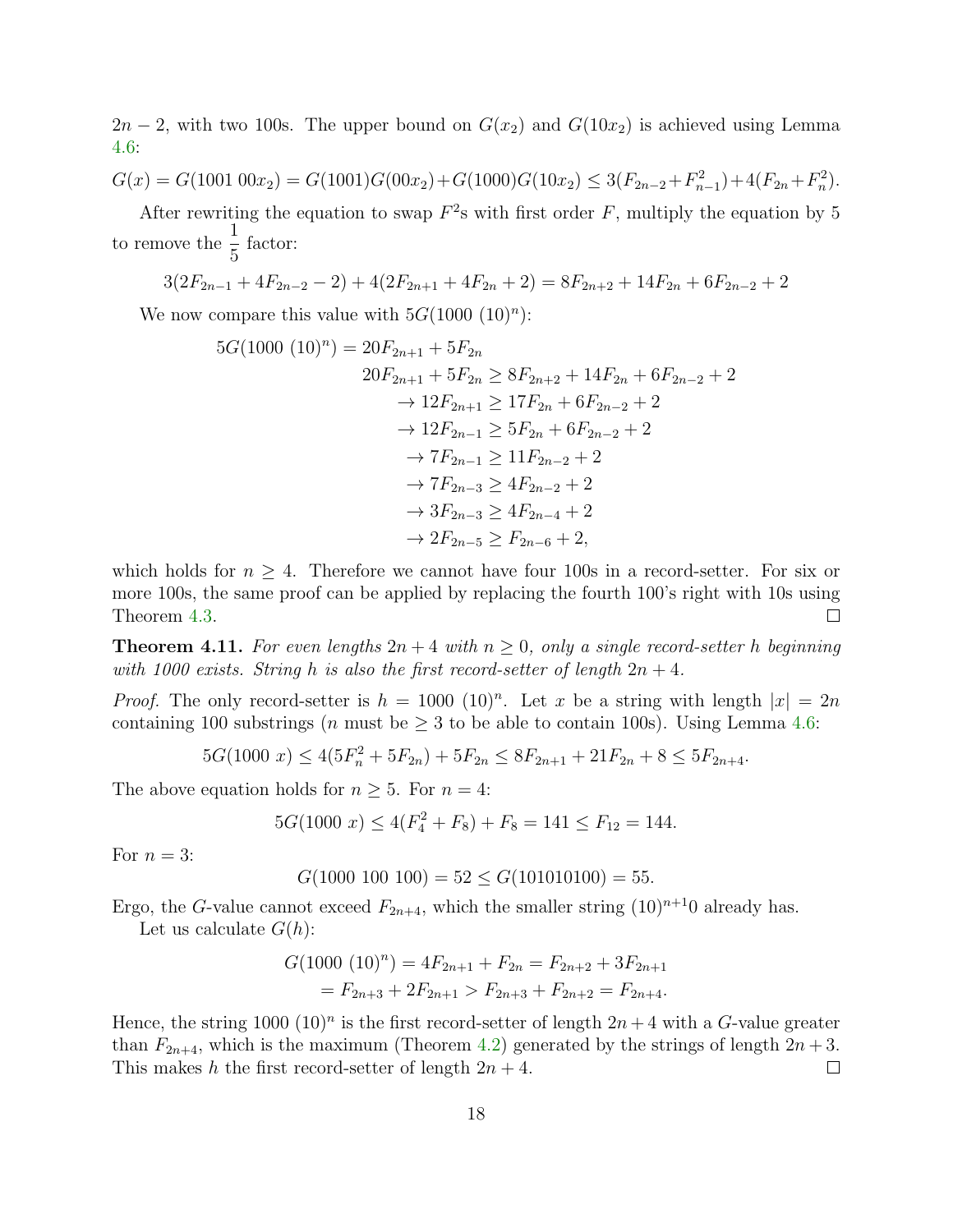**Theorem 4.12.** Let x be a string with length  $|x| = 2n + 9$ , for  $n \ge 3$ , and  $\delta(x) \ge 5$ . Then  $x \notin R$ .

*Proof.* Our proof provides smaller strings with greater G-values only based on the position of the first five 100s. So for cases where  $\delta(x) \ge 7$ , replace the right side of the fifth 100 with 10s (Lemma [4.3\)](#page-13-0). Therefore consider  $\delta(x)$  as 5, and  $x = (10)^{i}0 (10)^{j}0 (10)^{k}0 (10)^{p}0 (10)^{q}0 (10)^{r}$ , with  $i, j, k, p, q, \geq 1$  and  $r \geq 0$ .

First, we prove that if  $i = 1, j = 1, k = 1$  does not hold, then  $x \notin R$ .

- (a) If  $i > 1$ , then smaller string  $100(10)^{n+3}$  has a greater G-value as proved in Lemma [4.8.](#page-15-1)
- (b) If  $j > 1$ , using the approach as in Theorem [4.10,](#page-16-1) we can obtain a smaller string with a greater G-value.
- (c) If  $k > 1$ , using Lemma [4.9,](#page-16-0) by replacing  $(10)^{k}0$   $(10)^{p}0$   $(10)^{q}0$   $(10)^{r}$  with  $100$   $(10)^{n+1-j}$ , we obtain y with  $G(y) > G(x)$ .

Now consider the case where  $i = 1, j = 1, k = 1$ . Let  $x_2$ , with  $|x_2| = 2n$ , be a string with two 100s:

$$
G(100100100 x_2) = 41(F_n^2 + F_{2n}) + 15F_{2n} \le 16.4F_{2n+1} + 47.8F_{2n} + 16.4
$$
  
\n
$$
G(100010101 0(10)^{n-1}0) = 23F_{2n} + 37F_{2n+1}
$$
  
\n
$$
23F_{2n} + 37F_{2n+1} - 16.4F_{2n+1} - 47.8F_{2n} - 16.4 \ge 20F_{2n+1} - 25F_{2n} - 17 \ge 0
$$

The above equation holds for  $n \geq 2$ .

<span id="page-18-0"></span>**Theorem 4.13.** For odd lengths  $2n + 5$  with  $n \ge 1$ , only a single record-setter h beginning with 1000 exists. String h is also the first record-setter of length  $2n + 5$ .

 $\Box$ 

*Proof.* The first record-setter is  $h = 1000 \ (10)^n 0$ . Consider another string 1000x. If x has three or more occurrences of 100, then Lemma [4.8](#page-15-1) showed that 1000 100  $(10)^{n-1}$  has a greater G-value. Therefore it is enough to consider strings xs with a single 100. Suppose  $1000x = 1000 \ (10)^{n-i}0(10)^i$ , with  $i \geq 1$ :

$$
G(1000 \ (10)^{n-i}0(10)^i) = 4G((10)^{n-i}0(10)^i) + G(1(10)^{n-i-1}0(10)^i).
$$

We now evaluate  $G((10)^{n-i}0(10)^i)$ :

$$
v\mu_{10}^n w = v \begin{bmatrix} F_{2n+1} & F_{2n} \\ F_{2n} & F_{2n-1} \end{bmatrix} w = F_{2n+1}
$$

$$
v\mu_{10}^{n-i} \gamma_0 \mu_{10}^i w = \begin{bmatrix} F_{2n-2i+1} & F_{2n-2i} \end{bmatrix} \begin{bmatrix} 0 & 0 \\ 1 & 0 \end{bmatrix} \begin{bmatrix} F_{2i+1} \\ F_{2i} \end{bmatrix} = F_{2n-2i} F_{2i+1}
$$

$$
\implies G((10)^{n-i} 0(10)^i) = v\mu_{10}^{n-i} (I_2 + \gamma_0) \mu_{10}^i w = F_{2n+1} + F_{2n-2i} F_{2i+1}.
$$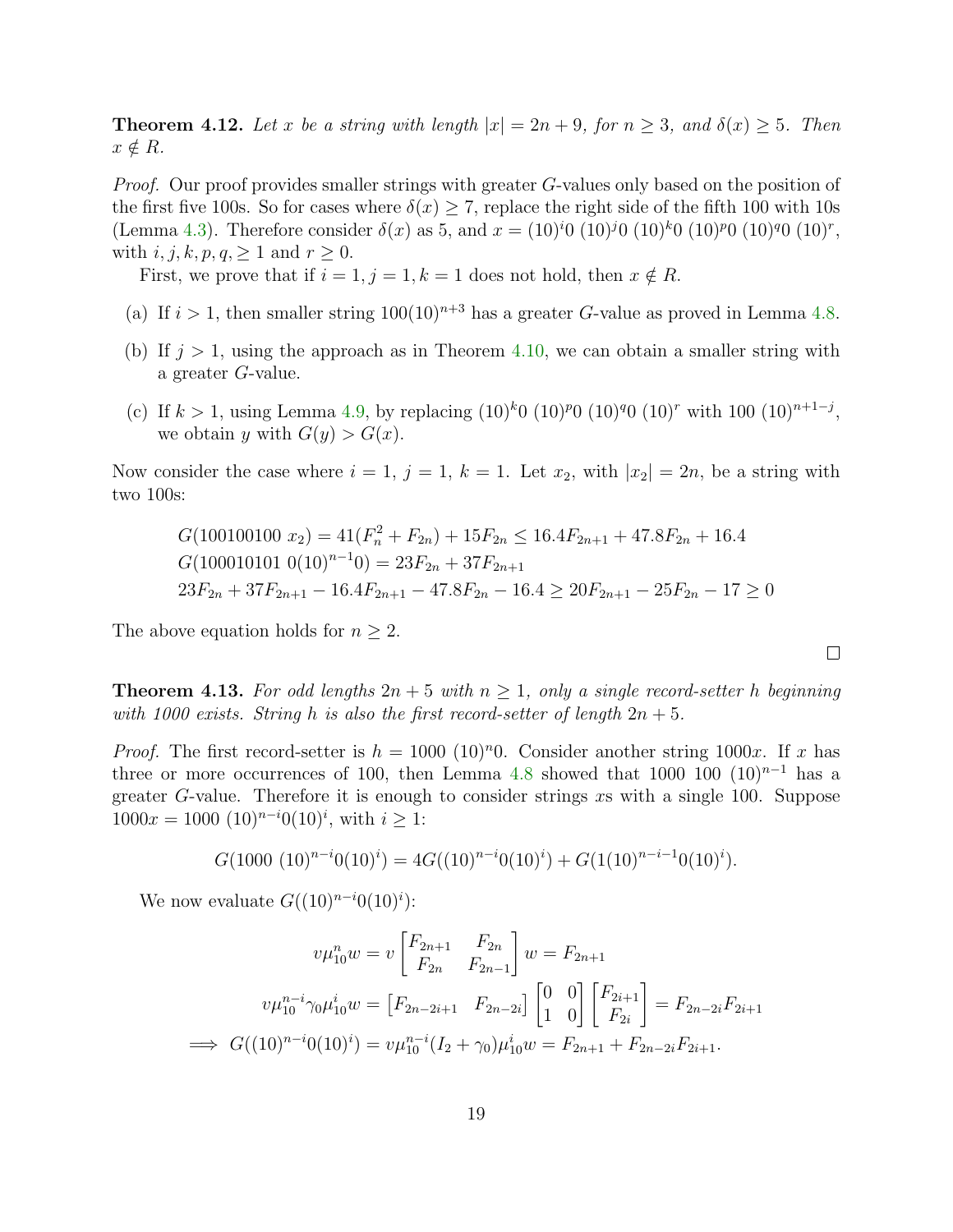Next, we evaluate  $G(1(10)^{n-i-1}0(10)^i)$ :

$$
v\mu(1)\mu_{10}^{n-1}w = v \begin{bmatrix} F_{2n} & F_{2n-1} \\ F_{2n-2} & F_{2n-3} \end{bmatrix} w = F_{2n}
$$

$$
v\mu(1)\mu_{10}^{n-i-1}\gamma_0\mu_{10}^i w = \begin{bmatrix} F_{2n-2i} & F_{2n-2i-1} \end{bmatrix} \begin{bmatrix} 0 & 0 \\ 1 & 0 \end{bmatrix} \begin{bmatrix} F_{2i+1} \\ F_{2i} \end{bmatrix} = F_{2n-2i-1}F_{2i+1}
$$

$$
\implies G(1(10)^{n-i-1}0(10)^i) = v\mu(1)\mu_{10}^{n-i-1}(I_2 + \gamma_0)\mu_{10}^i w = F_{2n} + F_{2n-2i-1}F_{2i+1}.
$$

We can now determine  $G(1000 (10)^{n-i}0(10)^i)$ :

$$
G(1000 (10)^{n-i}0(10)^i) = 4F_{2n+1} + 4F_{2n-2i}F_{2i+1} + F_{2n} + F_{2n-2i-1}F_{2i+1}
$$
  
= 
$$
4F_{2n+1} + F_{2n} + F_{2i+1}(4F_{2n-2i} + F_{2n-2i-1})
$$
  
= 
$$
4F_{2n+1} + F_{2n} + F_{2i+1}(2F_{2n-2i} + F_{2n-2i+2}).
$$

To maximize this, we need to make  $i$  as small as possible:

$$
4F_{2n+1} + F_{2n} + F_3(2F_{2n-2} + F_{2n}) = 4F_{2n+1} + 3F_{2n} + 4F_{2n-2} < F_{2n+5},
$$

which is less than  $G((10)^{n+2}) = F_{2n+5}$ . For h we have

$$
G(1000 (10)n0) = 4G((10)n0) + G(1(10)n-10) = 4F2n+2 + F2n+1
$$
  
= F<sub>2n+3</sub> + 3F<sub>2n+2</sub> = F<sub>2n+4</sub> + 2F<sub>2n+2</sub> > F<sub>2n+4</sub> + F<sub>2n+3</sub> = F<sub>2n+5</sub>.

Therefore, the string  $1000 (10)^n$  is the only record-setter beginning with 1000. Also, since string h begins with 1000 instead of 100 or 10, it is the first record-setter of length  $2n+5$ .

# <span id="page-19-0"></span>5 Record-setters of even length

At this point, we have excluded all the possibilities of a record-setter x with  $\delta(x) > 2$ , because if the string x contains 1000, by Theorem [4.11,](#page-17-0) the only record-setter has a  $\delta$ -value of 2. Also, x cannot have more than two 100s according to Theorem [4.10.](#page-16-1) We determine the set of records-setters with  $\delta(x) = 2$ . If  $\delta(x) = 0$ , then x has the maximum G-value as shown in Theorem [4.2.](#page-13-1)

<span id="page-19-1"></span>**Theorem 5.1.** Let  $x = (10)^i 0(10)^j 0(10)^k$  be a string with two 100s, that is  $i, j \ge 1$  and  $k \geq 0$ . If  $i > 1$  and  $k > 0$ , then  $x \notin R$ .

*Proof.* For a fixed i, to maximize the G-value, we must minimize k and add its value to j.

$$
G((10)i0(10)j0(10)) = F2i+2j+3 + F2i+2jF3 + F2iF2j+3 + F2iF2jF3
$$
  
= F<sub>2i+2j+3</sub> + 2F<sub>2i+2j</sub> + F<sub>2i</sub>F<sub>2j+3</sub> + 2F<sub>2i</sub>F<sub>2j</sub>.

We now compare this value with a smaller string:

 $G((10)^{i-1}0(10)^{j+2}0) = F_{2i+2j+3} + F_{2i+2j+2} + F_{2i-2}F_{2j+5} + F_{2i-2}F_{2j+4}$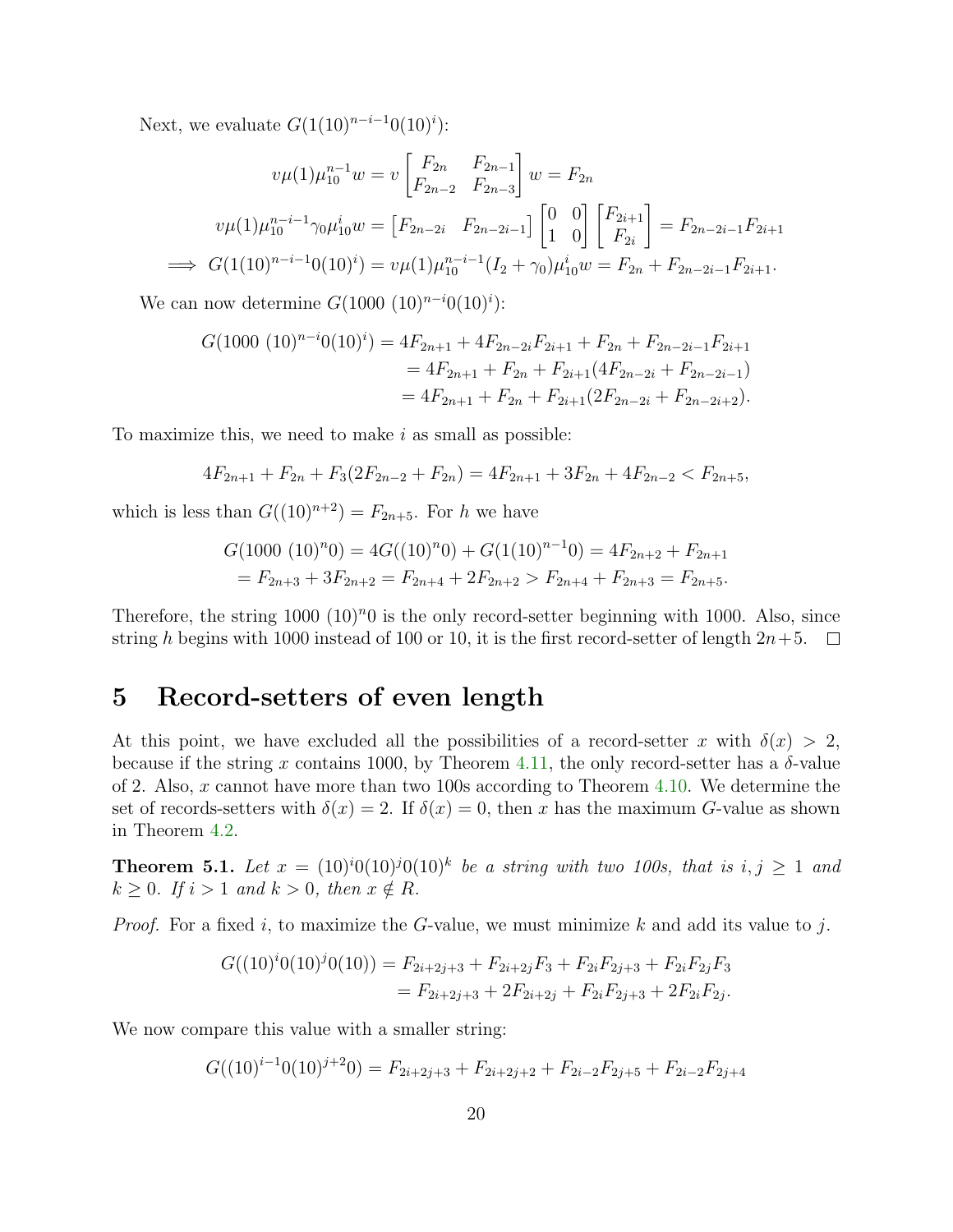and

$$
G((10)^{i-1}0(10)^{j+2}0) - G((10)^{i}0(10)^{j}0(10))
$$
  
\n
$$
= F_{2i+2j+3} + F_{2i+2j+2} + F_{2i-2}F_{2j+6} - F_{2i+2j+3} - 2F_{2i+2j} - F_{2i}(F_{2j+3} + 2F_{2j})
$$
  
\n
$$
= F_{2i+2j-1} + F_{2i-2}F_{2j+6} - F_{2i}(F_{2j+3} + 2F_{2j})
$$
  
\n
$$
= F_{2i+2j-1} + F_{2i-2}(F_{2j+6} - F_{2j+3} - 2F_{2j}) - F_{2i-1}(F_{2j+3} + 2F_{2j})
$$
  
\n
$$
= F_{2i+2j-1} + 2F_{2i-2}(F_{2j+3} + F_{2j+1}) - F_{2i-1}(F_{2j+3} + 2F_{2j})
$$
  
\n
$$
= F_{2i+2j-1} + F_{2j+3}F_{2i-4} + 2F_{2i-2}F_{2j+1} - 2F_{2i-1}F_{2j} \ge 0.
$$
  
\n(15)

Since  $i \geq 2$ , Equation [\(15\)](#page-20-1) holds, resulting in finding a smaller string with a greater Gvalue.  $\Box$ 

<span id="page-20-2"></span>**Theorem 5.2.** The record-setters of even length  $2n + 2$ , for  $n \geq 5$ , are as follows:

<span id="page-20-1"></span>
$$
\begin{cases}\n1000 \ (10)^{n-1}, \n100 \ (10)^{i+1}0 \ (10)^{n-i-2}, & \text{for } 0 \le i \le n-2, \\
(10)^{i}0 \ (10)^{n-i}0, & \text{for } 1 < i \le \lceil \frac{n}{2} \rceil, \\
(10)^{n+1}.\n\end{cases}
$$

*Proof.* According to Theorem [4.11,](#page-17-0) the set of record-setters for length  $2n + 2$  starts with  $1000(10)^{n-1}$ .

Next, we consider the strings beginning with 100 and using the same solution as in Theorem [4.13,](#page-18-0) the G-value increases as the 2nd 100 moves to the end.

Theorem [5.1](#page-19-1) proved if a record-setter does not begin with a 100, it must end in one. In Lemmas [4.6](#page-14-2) and [4.5](#page-14-1) we showed  $G((10)^{i}(10)^{n-i}) = F_{2n+2} + F_{2i}F_{2n-2i+2}$  and it would increase until  $i \leq \lceil \frac{n}{2} \rceil$ .

In Theorem [4.2,](#page-13-1) it was shown that the smallest string with the maximum G-value for strings of length  $2n + 2$  is  $(10)^{n+1}$  and  $G((10)^{n+1}) = F_{2n+3}$ .  $\Box$ 

#### <span id="page-20-0"></span>6 Record-setters of odd length

For strings x of odd length, we have established that if  $\delta(x) > 3$ , then  $x \notin R$ . We now look for the final set of record-setters, among the remaining possibilities, with either  $\delta(x) = 3$  or  $\delta(x) = 1.$ 

We first consider the cases with  $\delta$ -value three.

**Theorem 6.1.** Let  $x = (10)^{c}0(10)^{i}0(10)^{j}0(10)^{k}$  be a string with three 100s and  $|x| = 2n + 3$ . If  $c > 0$ , or  $i > 1$  and  $k > 0$ , then  $x \notin R$ .

*Proof.* As stated in Theorem [4.8,](#page-15-1) the G-value of  $100(10)^n$  is greater than x. Therefore, if  $c > 0$ , then  $x \notin R$ .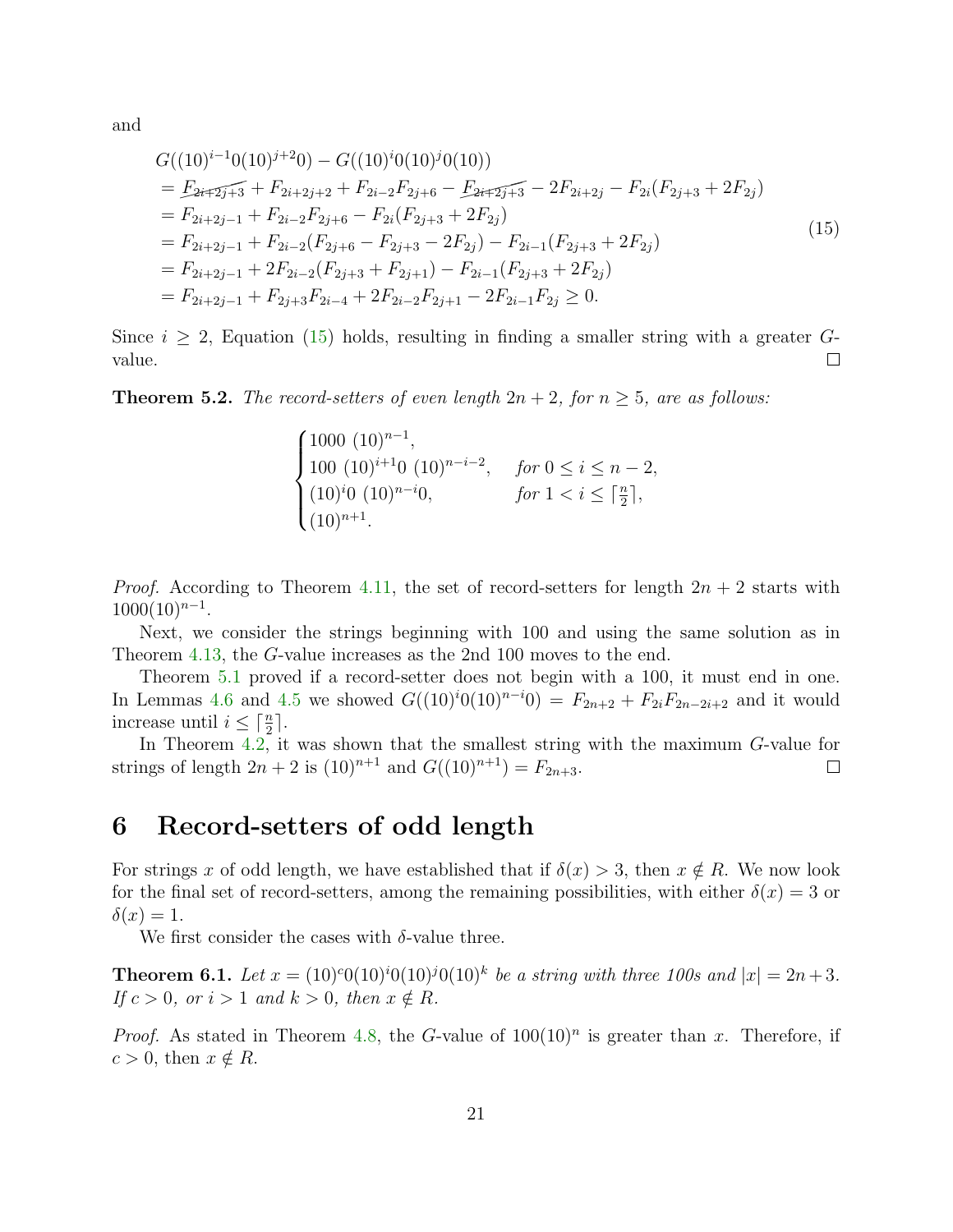For  $c = 1$ , we can write  $G(x)$  as follows:

<span id="page-21-1"></span>
$$
G(1\ 00(10)i0(10)j0(10)k) = G((10)i0(10)j0(10)k) + G((10)i+10(10)j0(10)k), \qquad (16)
$$

which is the sum of G-values of two strings with even length and two 100s.

Now, in case  $i > 1$  and  $k > 0$ , according to Theorem [4.5,](#page-14-1) by decreasing i by one and making  $k = 0$ , we obtain a greater G-value. Hence, the theorem holds.  $\Box$ 

<span id="page-21-0"></span>**Theorem 6.2.** 100100 (10)<sup>n</sup>0 and 100100 (10)<sup>n-1</sup>0 10 are the only record-setters beginning with 100100.

Proof. The first record-setter begins with a 1000:

$$
G(1000 \ 10 \ (10)^n 0) = 9F_{2n+2} + 5F_{2n+1}.
$$

Now define  $x_i = 100 \ 100 \ (10)^i 0(10)^{n-i}$  for  $1 \le i \le n$ . We get

$$
G(x_i) = G(100\ 100\ (10)^i 0(10)^{n-i})
$$
  
= 11(F<sub>2n+1</sub> + F<sub>2i</sub>F<sub>2n-2i+1</sub>) + 4(F<sub>2n</sub> + F<sub>2i-1</sub>F<sub>2n-2i+1</sub>)  
= 11F<sub>2n+1</sub> + 4F<sub>2n</sub> + F<sub>2n-2i+1</sub>(11F<sub>2i</sub> + 4F<sub>2i-1</sub>)  
= 11F<sub>2n+1</sub> + 4F<sub>2n</sub> + F<sub>2n-2i+1</sub>(4F<sub>2i+2</sub> + 3F<sub>2i</sub>).

As i increases, the value of  $G(x_i)$  also increases. Suppose  $i = n - 2$ . Then

$$
G(x_{n-2}) = G(100 \ 100 \ (10)^{n-2}0(10)^2) = 11F_{2n+1} + 4F_{2n} + 5(4F_{2n-2} + 3F_{2n-4}).
$$

This value is smaller than  $9F_{2n+2} + 5F_{2n+1}$ . Therefore, if  $i < n-1$ , then  $x \notin R$ .

If  $i = n - 1$ , then for the string  $x_{n-1}$  we have

$$
G(x_{n-1}) = G(100 \ 100 \ (10)^{n-1}0(10)) = 11F_{2n+1} + 4F_{2n} + 2(4F_{2n} + 3F_{2n-2})
$$
  
= 11F\_{2n+1} + 12F\_{2n} + 6F\_{2n-2} > 9F\_{2n+2} + 5F\_{2n+1}.

Also, for  $i = n$ , we know  $x_n > x_{n-1}$ . Therefore, the first two record-setters after 1000 (10)<sup>n+1</sup>0 are 100100  $(10)^{n-1}$ 010 followed by 100100  $(10)^n$ 0.  $\Box$ 

Putting this all together, we have the following result.

<span id="page-21-2"></span>**Theorem 6.3.** The record-setters of odd length  $2n + 3$ , for  $n \geq 5$ , are:

$$
\begin{cases}\n1000 (10)^{n-1}0, \\
100 100 (10)^{n-3}0 10, \\
100 100 (10)^{n-2}0, \\
100 (10)^{i}0 (10)^{n-i-1}0, \quad \text{for } 1 < i \leq \lceil \frac{n-1}{2} \rceil, \\
(10)^{i+1}0(10)^{n-i}, \quad \text{for } 0 \leq i \leq n.\n\end{cases}
$$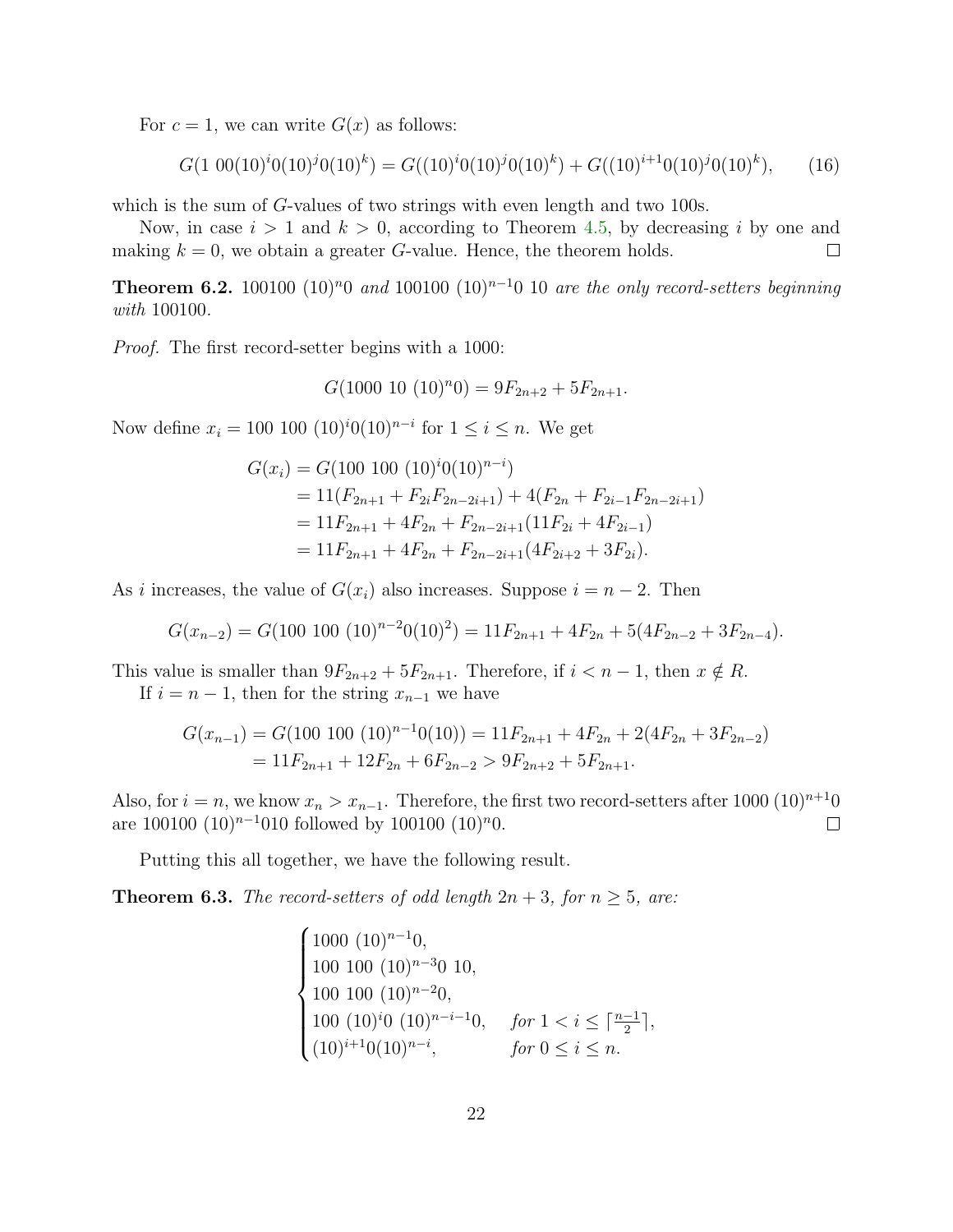*Proof.* The first three strings were already proven in Theorems [6.2](#page-21-0) and [4.13.](#page-18-0)

We showed in Eq. [\(16\)](#page-21-1) how to break the strings beginning with a 100 into two strings of even lengths. Thus, using Lemmas [4.6](#page-14-2) and [4.5,](#page-14-1) for the strings of the form

$$
100(10)^{i}0(10)^{n-i-1}0
$$

for  $1 < i \leq \lceil \frac{n-1}{2} \rceil$ , the G-value increases with increasing *i*.

Moreover, Theorem [4.8](#page-15-1) shows that the minimum G-value for a string having a single 100 is greater than the maximum with three 100s. So after the strings with three 100s come those with a single 100. Also, due to the Lemma [4.4](#page-14-0) while using the same calculations as in Lemma [4.7,](#page-15-0) as i increases, we get greater G-values until we reach the maximum  $F_{2n+3} =$  $G((10)^{n+1}).$  $\Box$ 

We can now prove Theorem [1.1.](#page-2-1)

Proof of Theorem [1.1.](#page-2-1) By combining the results of Theorems [5.2](#page-20-2) and [6.3,](#page-21-2) and noting that the indices for the sequence s differ by 1 from the sequence a, the result now follows.  $\Box$ 

We can obtain two useful corollaries of the main result. The first gives an explicit description of the record-setters, and their a-values.

**Corollary 6.4.** The record setters lying in the interval  $[2^{k-1}, 2^k)$  for  $k \ge 12$  and even are, in increasing order

•  $2^{2n-1} + \frac{2^{2n-2}-2^{2n-2a-3}+1}{3}$  $\frac{5n-2a-3+1}{3}$  for  $0 \le a \le n-3$ ;  $\bullet$   $\frac{2^{2n+1}-2^{2n-2b}-1}{3}$  $\frac{2^{2n-2b}-1}{3}$  for  $1 \leq b \leq \lfloor n/2 \rfloor$ ; and

• 
$$
(2^{2n+1}+1)/3
$$
,

where  $k = 2n$ .

The Stern values of these are, respectively

- $L_{2a+3}F_{2n-2a-3}+L_{2a+1}F_{2n-2a-4}$
- $F_{2b+2}F_{2n-2b} + F_{2b}F_{2n-2b-1}$
- $F_{2n+1}$

where  $L_0 = 2$ ,  $L_1 = 1$ , and  $L_n = L_{n-1} + L_{n-2}$  for  $n \geq 2$  are the Lucas numbers. The record-setters for  $k \geq 12$  and odd are, in increasing order,

\n- \n
$$
2^{2n} + \frac{2^{2n-2}-1}{3}
$$
\n
\n- \n
$$
2^{2n} + 2^{2n-3} + \frac{2^{2n-4}-7}{3}
$$
\n
\n- \n
$$
2^{2n} + \frac{2^{2n-1}-2^{2n-2b-2}-1}{3}
$$
\n*for*  $1 \leq b \leq \lceil n/2 \rceil - 1$ \n
\n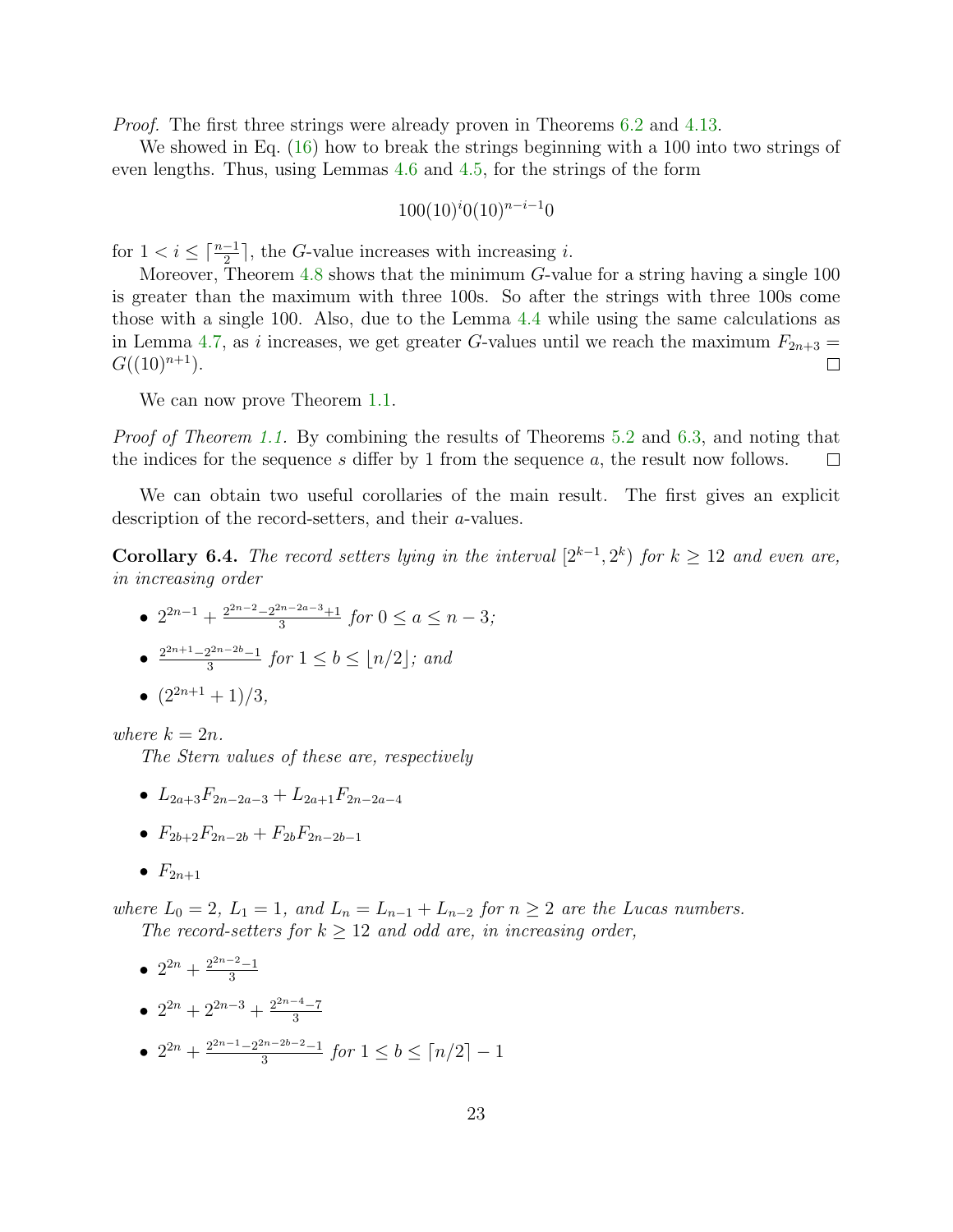- $\frac{2^{2n+2}-2^{2n-2a-1}+1}{3}$  $\frac{3^{n-2a-1}+1}{3}$  for  $0 \le a \le n-2;$
- $(2^{2n+2} 1)/3$ ,

where  $k = 2n + 1$ .

The corresponding Stern values are

- $F_{2n+1} + F_{2n-4}$
- $F_{2n+1} + 8F_{2n-8}$
- $L_{2b+3}F_{2n-2b-2} + L_{2b+1}F_{2n-2b-3}$
- $F_{2a+4}F_{2n-2a-1} + F_{2a+2}F_{2n-2a-2}$
- $F_{2n+2}$

*Proof.* We obtain the record-setters from Theorem [1.1](#page-2-1) and the identities  $[(10)^i]_2 = (2^{2i+1} -$ 2)/3 and  $[(10)^{i}1]_2 = (2^{2i+2} - 1)/3$ .

We obtain their Stern values from Eq. [8.](#page-10-7)

 $\Box$ 

Corollary 6.5. The binary representations of the record-breakers for the Stern sequence form a context-free language.

# 7 Acknowledgments

We thank Colin Defant for conversations about the problem in 2018, and for his suggestions about the manuscript.

## References

- <span id="page-23-0"></span>[1] J.-P. Allouche and J. O. Shallit. The ring of k-regular sequences. Theoret. Comput. Sci. 98 (1992), 163–197.
- <span id="page-23-4"></span>[2] L. Carlitz. A problem in partitions related to the Stirling numbers. Bull. Amer. Math. Soc. **70** (1964), 275–278.
- <span id="page-23-2"></span>[3] M. Coons and J. Tyler. The maximal order of Stern's diatomic sequence. Moscow J. Combin. Number Theory  $4$  (2014), 3-14.
- <span id="page-23-3"></span>[4] C. Defant. Upper bounds for Stern's diatomic sequence and related sequences. Electronic J. Combinatorics 23 (2016),  $\#P4.8$  (electronic).
- <span id="page-23-1"></span>[5] J. Lansing. Largest values for the Stern sequence. J. Integer Sequences 17 (2014), Article 14.7.5 (electronic).